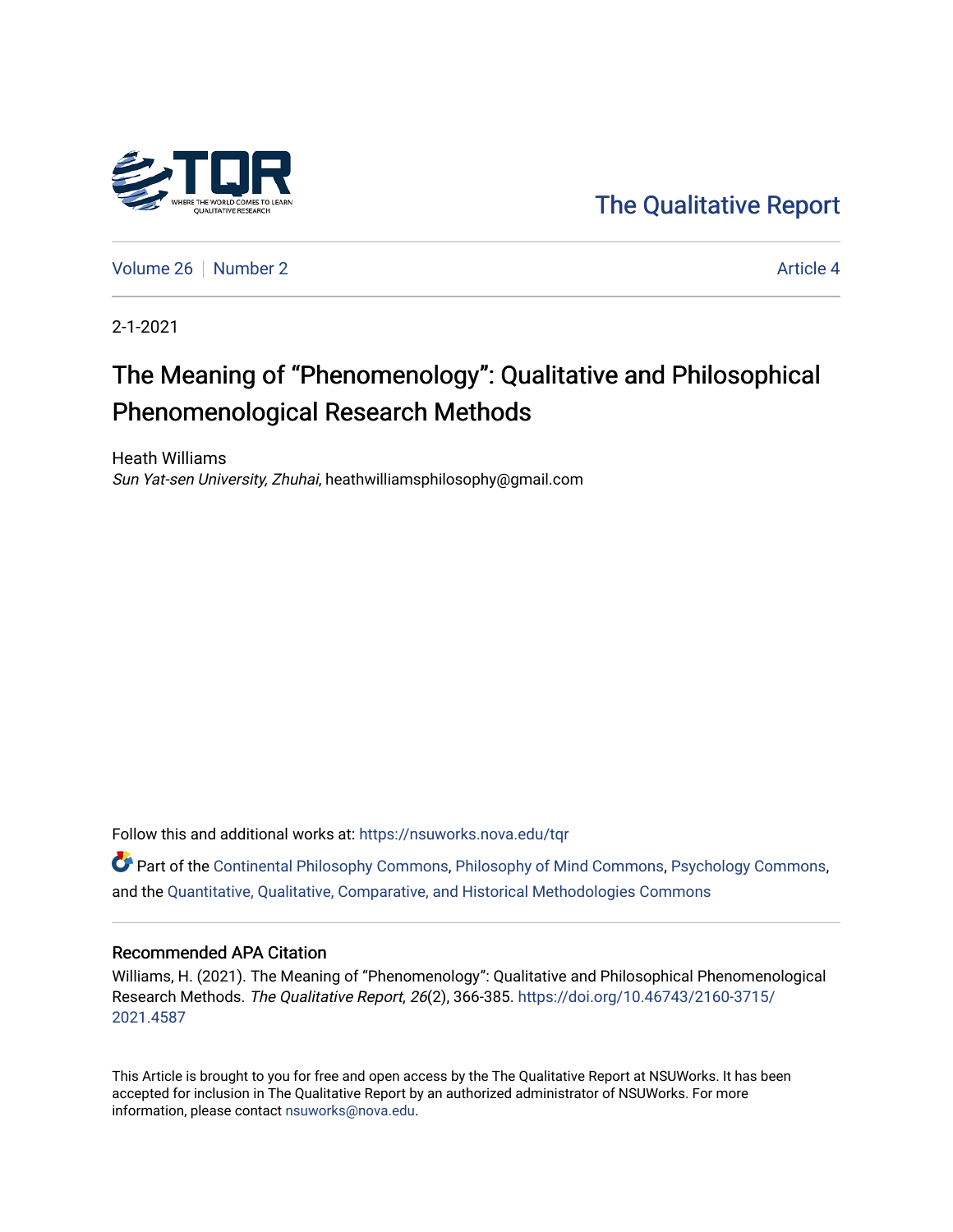# **Qualitative Research Graduate Certificate** Indulge in Culture Exclusively Online . 18 Credits

**LEARN MORE** 

### The Meaning of "Phenomenology": Qualitative and Philosophical Phenomenological Research Methods

#### Abstract

I show some problems with recent discussions within qualitative research that centre around the "authenticity" of phenomenological research methods. I argue that attempts to restrict the scope of the term "phenomenology" via reference to the phenomenological philosophy of Husserl are misguided, because the meaning of the term "phenomenology" is only broadly restricted by etymology. My argument has two prongs: first, via a discussion of Husserl, I show that the canonical phenomenological tradition gives rise to many traits of contemporary qualitative phenomenological theory that are purportedly insufficiently genuine (such as characterisations of phenomenology as "what-its-likeness" and presuppositionless description). Second, I argue that it is not adherence to the theories and methods of prior practitioners such as Husserl that justifies the moniker "phenomenology" anyway. Thus, I show that the extent to which qualitative researchers ought to engage with the theory of philosophical phenomenology or adhere to a particular edict of Husserlian methodology ought to be determined by the fit between subject matter and methodology and conclude that qualitative research methods still qualify as phenomenological if they develop their own set of theoretical terms, traditions, and methods instead of importing them from philosophical phenomenology.

#### Keywords

phenomenology, qualitative research, philosophical phenomenology, qualitative phenomenological methods, what-its-like, description, presuppositions, bias, phenomenological interview, open or semistructured interview

#### Creative Commons License



This work is licensed under a [Creative Commons Attribution-Noncommercial-Share Alike 4.0 License](https://creativecommons.org/licenses/by-nc-sa/4.0/).

#### Acknowledgements

My thanks to Maria Papantoniou-Fragouli for the helpful review process.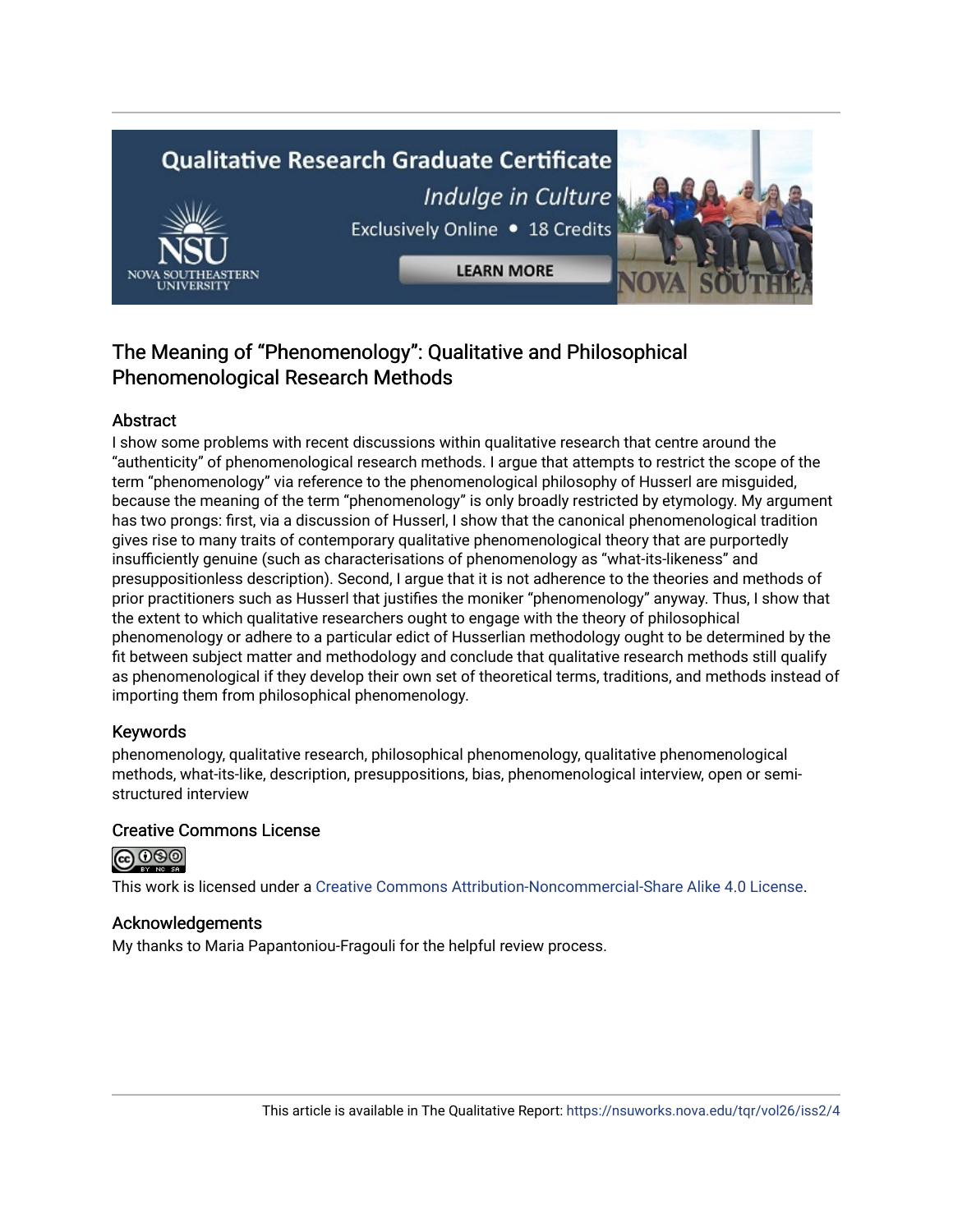

## **The Meaning of "Phenomenology": Qualitative and Philosophical Phenomenological Research Methods**

#### Heath Williams Sun Yat-sen University, Zhuhai, China

I show some problems with recent discussions within qualitative research that centre around the "authenticity" of phenomenological research methods. I argue that attempts to restrict the scope of the term "phenomenology" via reference to the phenomenological philosophy of Husserl are misguided, because the meaning of the term "phenomenology" is only broadly restricted by etymology. My argument has two prongs: first, via a discussion of Husserl, I show that the canonical phenomenological tradition gives rise to many traits of contemporary qualitative phenomenological theory that are purportedly insufficiently genuine (such as characterisations of phenomenology as "what-its-likeness" and presuppositionless description). Second, I argue that it is not adherence to the theories and methods of prior practitioners such as Husserl that justifies the moniker "phenomenology" anyway. Thus, I show that the extent to which qualitative researchers ought to engage with the theory of philosophical phenomenology or adhere to a particular edict of Husserlian methodology ought to be determined by the fit between subject matter and methodology and conclude that qualitative research methods still qualify as phenomenological if they develop their own set of theoretical terms, traditions, and methods instead of importing them from philosophical phenomenology.

*Keywords:* phenomenology, qualitative research, philosophical phenomenology, qualitative phenomenological methods, what-its-like, description, presuppositions, bias, phenomenological interview, open or semistructured interview

#### **§1 Introduction**

The present article is motivated by discussions concerning the meaning of the term "phenomenology." What all these discussions have in common is that they assume a univocal or essentialist perspective on meaning: there must be some distinguishing trait, or some necessary and sufficient conditions, which regulates when we should and shouldn't apply the term "phenomenology."

The thesis I will put forward in this article is that there is only an extremely broad univocal meaning of the term "phenomenology," and then a series of family resemblances. Some ways the term is used resemble others. Just as there are patterns and distinguishing traits of the family members yet no one precise or exact distinguishing quality. Moreover, this situation is quite unproblematic. The biggest threat comes not from the fact that there is divergence in definitions but from arguments which trade on equivocality. The important project is thus not to prove that one sense is more authentic than the others, but to clearly distinguish these different senses so we can avoid ambiguity.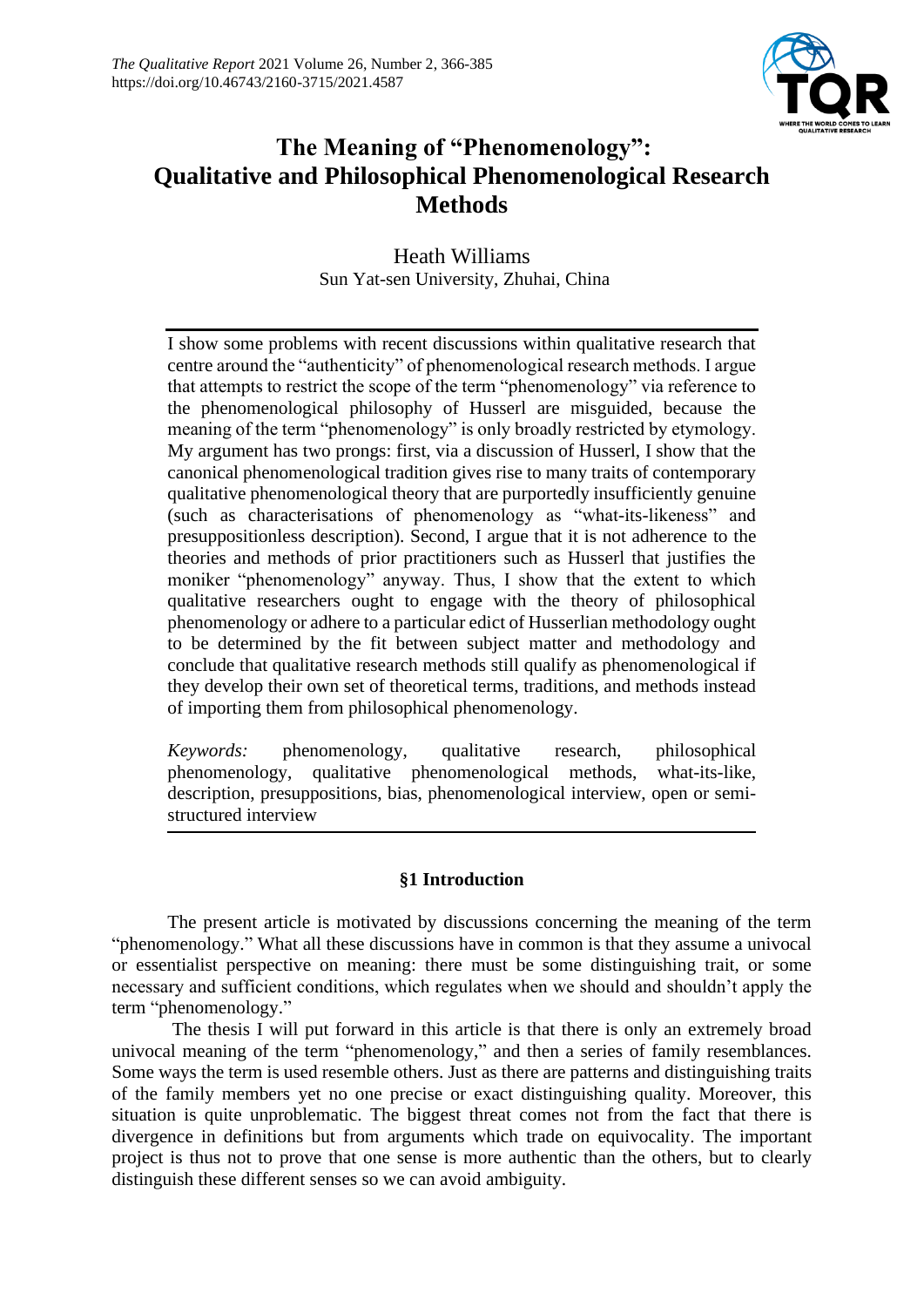Some (perhaps not all) words take on different senses because they are used by a community in a certain way. A class of terms for which this definitely applies is cultural products, of which academic disciplines are a type. Other nonessential meanings are terms which denote aesthetic trends, like "baroque" or "postmodern." Admittedly, we cannot just begin to use a word in a completely unconnected and foreign way, but the only regulation is that our emergent meaning falls under a broad umbrella and shares some sort of genetic heritage with prior use. In this way, there will be some often-vague connection amongst meanings that preserves the coherence of language. Some traits must be shared between members of a family, but with cultural products in particular, there can be no regulating *which* traits are the "essential" ones, because meaning in this case is a hermeneutic activity, and the most we can establish is that a current sense has shifted from an original one. Meaning is here loosely regulated.

The purposes of this article are threefold. Firstly, it will interrogate some of the current proposals that there is some particular trait or condition which is the one which ought to distinguish the real sense of the term "phenomenology" and dismiss them. In particular I will critique the proposal that a discipline must draw on certain traits of Husserlian or philosophical phenomenology in order to qualify as phenomenological. Secondly, to make explicit some of the genetic traits which qualitative phenomenologies are drawing on and, finally, evaluate these traits.

Section 2 shows that an etymological approach to the meaning of the term "phenomenology" leaves us with a very wide definition, but the only one I think we ought to accept. Section 3 raises the objection that it is adherence to philosophical phenomenology of Edmund Husserl which defines when one ought to deem a discipline "phenomenological." This section also outlines the approach I will employ throughout this article to refuting this objection. The remaining sections delve into and analyze the spots within contemporary qualitative research that the meaning of the term "phenomenology" has become of critical importance.

#### **§2 Etymology**

A common approach to defining the meaning of a word is to look at its etymology. An etymological approach to meaning, outlined below, suggests that "phenomenology" is the study of that which can be experienced. If one is looking for a definition, I would settle for this one, and I think all the different meanings of the term "phenomenology" must cohere with this one. However, this definition is so wide it does not rule out any of the various uses of the term we find in the current literature, because the meaning of the root terms "phenomena" and "logos" are vague.

The word "phenomenon" derives from the Greek words "phainein" meaning "bring to light" and "phainesthai" meaning "to appear." It also directly derives from the late Latin word "phænomenon," which is also from the Greek "phainomenon" meaning "that which appears." Generally, a phenomenon is anything that can be experienced in some sort of way. "Logos" too, has an ancient Greek origin. Its ancient formulation is one of the most notoriously ambiguous words, meaning potentially "correspondence," "proportion," "explanation," "law," "rule of conduct," "thesis," "hypothesis," "reason," "ground," "inward debate of the soul," "narrative," "oration," and "verbal expression or utterance" (Liddell & Scott, 1940).

"Logos" means thought or discourse about a subject. It could be descriptive, natural scientific, dialectic, analytic, or aesthetic. All of these have been considered types of "study" or "science." One might think of Proust's *In Search of Lost Time* as a logos of memory, of the sketches an artist makes as a logos of their subject, of Hegel's philosophy as a logos of spirit, or of quantum physics as a logos of matter. If you want to define "phenomenology" as any sort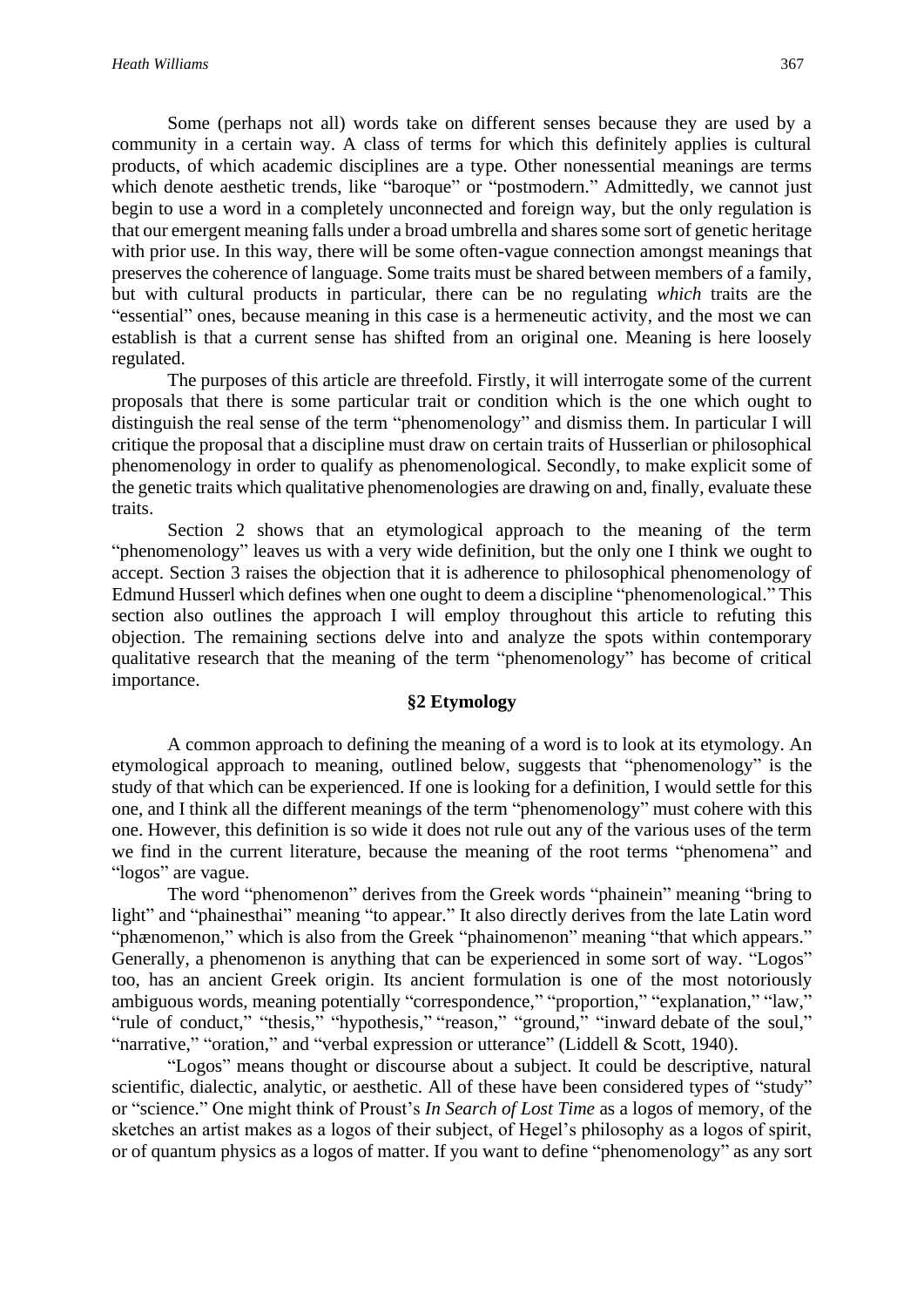of logos about any sort of phenomena, then you have a very wide definition indeed. And this is as far as the etymological approach will get you.

It might of course be argued that the *founders* of phenomenology had a very specific type of logos about a very specific type of phenomena in mind, and I would agree. However, this is a different, non-etymological criterion for regulating when a term applies, and one which I spend the rest of this article arguing against.

#### **§3 Coining terms**

The other common approach is to turn to the definition of the term provided by the person who coined it. It is difficult to determine who coined the term "phenomenology"; the earliest recorded usage of the German term *Phänomenologie* is by Johann Heinrich Lambert in 1764. In the philosophical context, the earliest usage of the term is not Husserl, of course, but Hegel. I suspect that if we took Hegel's definition as the one true meaning, then *all* the canonical phenomenologies (including Husserl's) would be off the table. Charitably urges one to leave this small problem to the side. Perhaps, instead, it would be more appropriate to look to the work of the person whose influential work established the currently dominant tradition of phenomenology, and of course in this case we mean Husserl.

As I will show, a common tactic amongst Husserlian phenomenological theorists (even those in the field of qualitative research) is to argue that their opponents do not stay faithful to the spirit of Husserl's phenomenology. I have two main responses to this tactic. The first is to point out that we can find *prima facie* evidence for the validity of many approaches to phenomenology within the primary Husserlian literature. Husserl was a very exploratory author, and his corpus gives rise to more of the genetic traits of his descendants than other members of the family are often willing to admit.

My second response is to point out that, even Husserl has no propriety right over the meaning of the term "phenomenology." My argument here is one of analogy–we do not look to the foundational fathers of a discipline to regulate the meaning of a term and provide a definition of a field of study. To show that one is not doing phenomenology as Husserl conceived it is analogous to showing that one is not doing natural science as Newton conceived it, sociology as Durkheim conceived it, or psychology as Wundt conceived it. Adherence to any single author's ideas or method is not what licenses one to use any academic label. I will employ both types of response throughout this article.

#### **§4 The minimal conditions of genuine phenomenology**

There is an ongoing controversy concerning the authenticity of qualitative research methods which claim to be phenomenological (in order, the series of recent exchanges have been between van Manen 2017; Smith 2018; van Manen 2018; Zahavi 2018; van Manen 2019; Zahavi 2019b; Zahavi & Martiny 2019a; Zahavi 2019a; Morley 2019; Zahavi & Martiny 2019b). A small sample of earlier exchanges include Giorgi 2008; Morley 2010). The key claim under dispute is that:

…not all qualitative research inspired by phenomenology is phenomenology… It should be acknowledged that the various qualitative research methods that are inspired by phenomenology may be undeniably important and relevant and yet are not to be confused with *genuine* phenomenological methods and phenomenological research approaches. (van Manen, 2017, p. 777, my italics)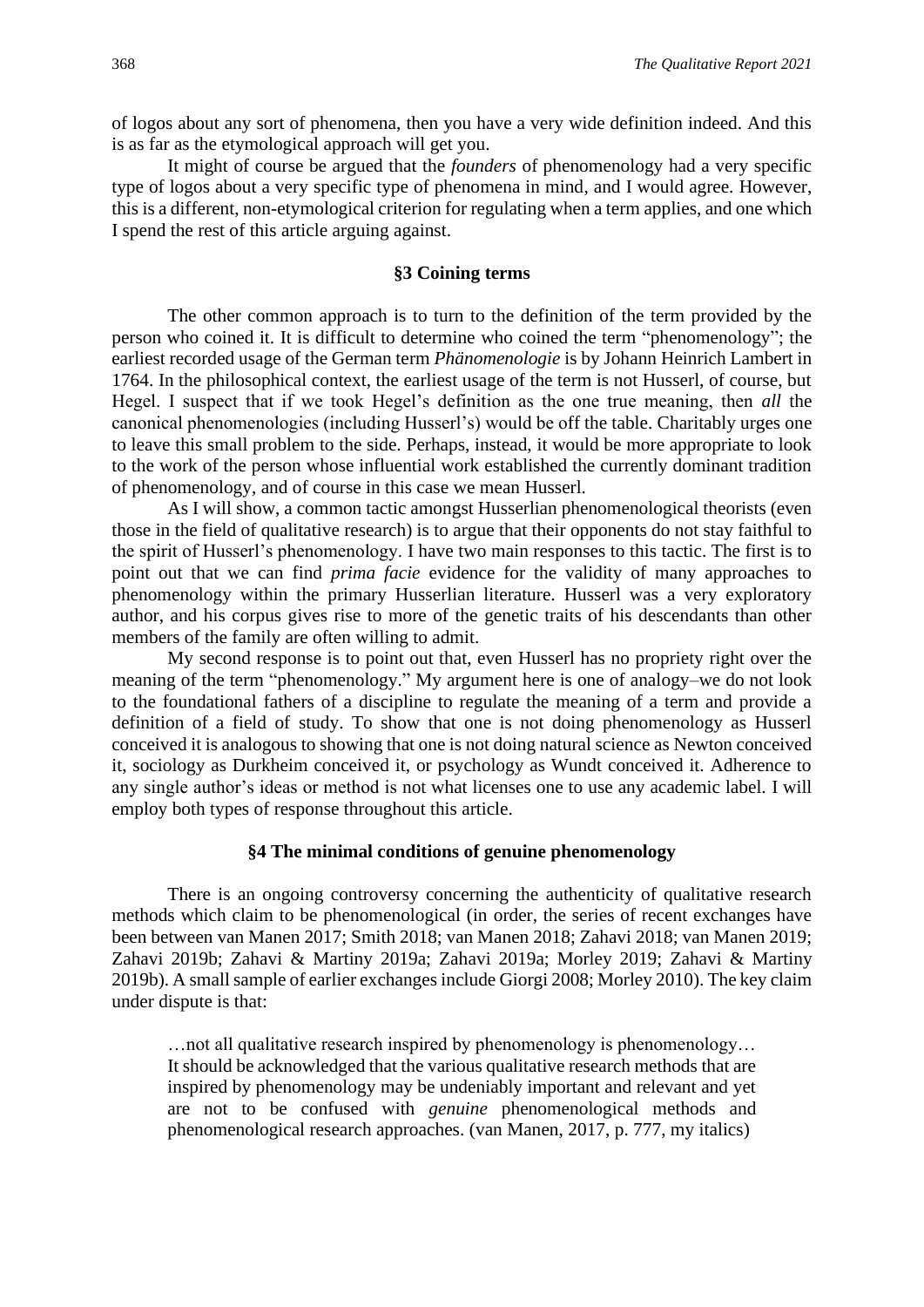This debate has brought to light two criteria that, some contend, fail to satisfy the minimal conditions of phenomenology. Firstly, the characterisation of phenomenology as "what-it's-likeness" and, secondly, singular and simple descriptions of lived experience. These two criteria are very much interrelated. As I shall now explain, when we attempt to describe what an experience is like, what results is a simple description of lived experience.

#### **§4.1 The origin of the association between "what experience is like" and phenomenology, and the connection with simple descriptions of experience**

I will begin with a very brief discussion of the origin of the connection between the phrase "what-it's-like" and "phenomenology." It is mostly authors in the so-called "analytic tradition" of philosophy that define phenomenology as "what-it's-likeness" (often to the general annoyance of everyone working in the Continental tradition). Thomas Nagel coined the phrase "what-it's-like" in an influential article termed *What Is It Like To Be A Bat?* and he explicitly draws a connection between what it is like to undergo experiences and "phenomenology" (Nagel, 1974, p. 220). A recent, explicit example is when self-professed analytic philosopher Michelle Montague writes that phenomenology "can be characterized in a familiar way as the phenomenon of there being 'something it is like' experientially, to be in a mental state, something it is like, experientially, for the creature who is in the state" (Montague, 2016, p. 8). Such examples are rife within analytic philosophy of mind.

So, what does it mean to say that phenomenology is concerned with questions about "what-it-is-like"? David Chalmers, in perhaps the most influential book on consciousness in the Anglophone world in the twentieth century, states that "phenomenology" is synonymous with "experience" and "what-it-is-likeness" (Chalmers, 1996, p. 6), and then provides an example of an experience that there is something like to have: "In my environment now, there is a particularly rich shade of deep purple from a book upon my shelf" (ibid). Thus, *when we verbalize what an experience is like, we get a simple and singular first-person description*, paradigmatically (but not necessarily) of a qualitative state of sensation.

#### **4.2 Qualitative research, the characterisation of phenomenology as what-it's-like, and simple descriptions of lived experience**

Within qualitative research, there are a variety of understandings of the term "phenomenology." As Crotty discusses, there is a critical epistemological interpretation that engages in the reevaluation of conceptual frameworks; or there are more non-critical understandings of phenomenology (Crotty, 1998). Crotty's introduction also denotes that "phenomenology" can be understood as both a theoretical perspective and a research methodology. Another distinction is that between descriptive and interpretive varieties of qualitative phenomenological research (Matua & Van Der Wal, 2015).

More recently, it seems as if the characterisation of phenomenology as concerned with what experiences are like is now sometimes utilized by qualitative researchers putatively working within the phenomenological theoretical standpoint. It is common to frame qualitative phenomenological research methodology in terms of uncovering "what experiences are like." Another way to frame what is at stake here, drawing on the distinction found in the introduction to Crotty (1998), is that one way to characterize the theoretical standpoint of phenomenology is as concerned with "what-experiences-are-like," and once this characterisation of this standpoint is adopted in a qualitative context then the methodological approach which follows is one where the researcher relies heavily on simple descriptions of an individual's experience, as such descriptions purportedly convey what experience is like.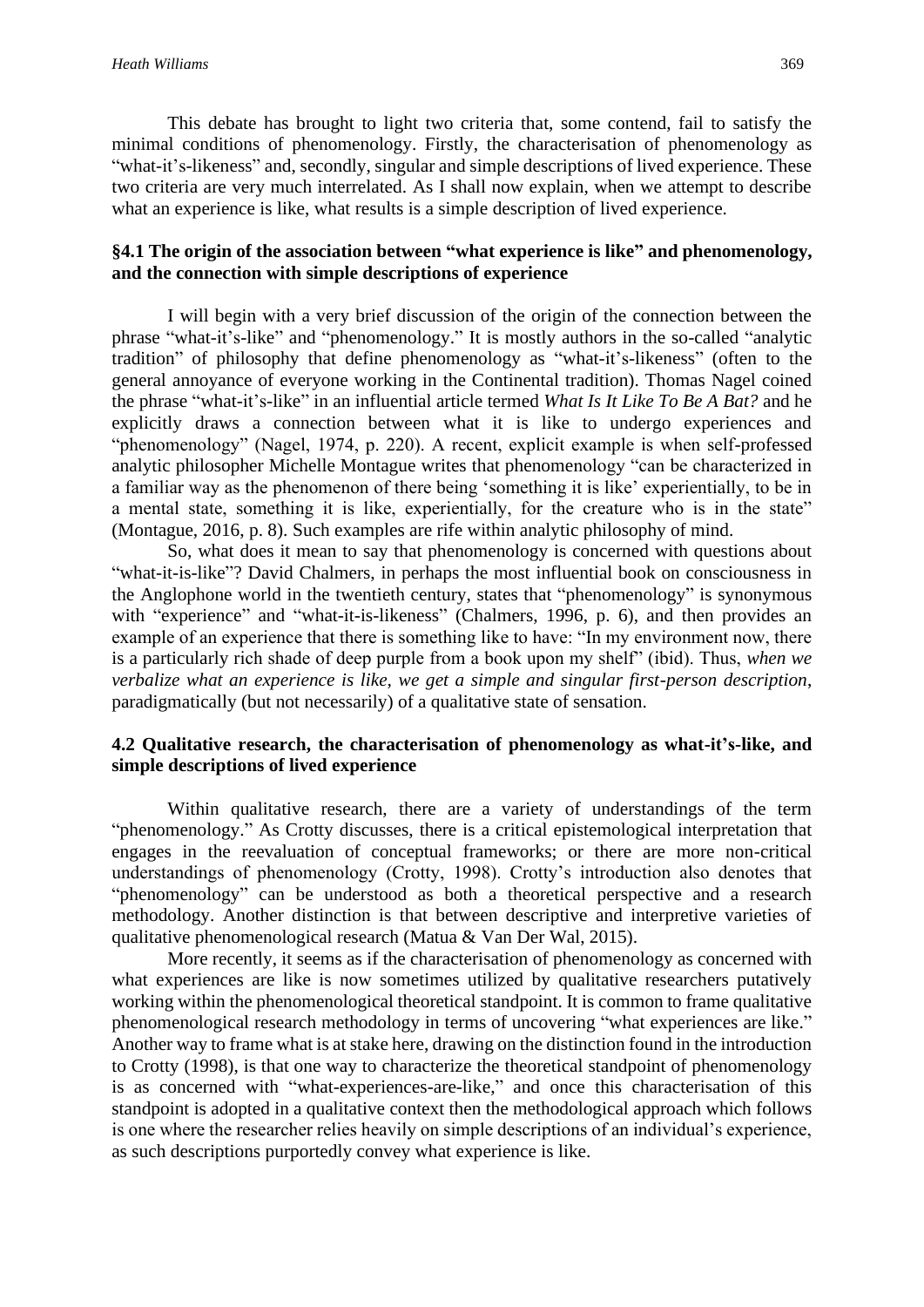For example, a recent introductory text states that qualitative phenomenological research questions are phrased by asking "*What is it like to…*" (Vagle, 2018, p. 218). Smith, Flowers, and Larkin's 2009 textbook on the qualitative research method of Interpretive Phenomenological Analysis (IPA) states that the IPA researcher wants to "see what it is like from the participant's view" and involves "trying to see what it is like for someone" (p. 37) to undergo different experiences. They urge the qualitative researcher to bear in mind they are "trying, as far as possible, to allow the participant to tell you what it is like to live in their personal world" (p. 63), and that a detailed IPA case study assists "in helping to understand what it is like to have a major personal experience" (p. 128).

Van Manen, whose prolific authorship includes another well-known introduction to qualitative phenomenological methods (van Manen, 2016a), thinks that classic phenomenological philosophical accounts can all be characterised as attempts to answer the question of what different sorts of experiences are like. A "phenomenologically generic form" of inquiry asks, van Manen thinks, "What is this lived experience like?" "What is it like to experience this phenomenon or event?" (van Manen, 2017, p. 776). Highlighting the connection between simple or lived experience, what-it-is-like, and phenomenological qualitative research, van Manen writes that to do his type of qualitative "phenomenological research is *to question* something phenomenologically and, also, to be addressed by the question of what something is "really" like. What is the nature of this lived experience?" (van Manen, 2016b, p. 42).

So, to dub a simple, singular description of lived experience "phenomenological" is to characterize phenomenology in a certain way and reinforce a conception of phenomenology as concerned with what experience is like. I take it as obvious that such descriptions of lived experience are commonplace within most varieties of phenomenologically orientated qualitative research studies. Just one example taken from the aforementioned Smith, Flowers, and Larkin textbook is the following description of what it is like to undergo dialysis:

It's sort of intrusive 'cos it's got these sharp needles of the thing that attaches you to it. With the needling it can be quite painful and it's yeah that intrusion of metal into a very soft part of yourself. (Smith, Flowers, & Larkin, 2009, p. 126)

#### **4.3 The inadequacy of "what-it's-like"**

Now that I have explicated the connection between what-it-is-likeness, qualitative phenomenological research, and simple descriptions of lived experience, let me turn to some objections to this cluster of concepts. What ought to be mentioned is that the connection of "what-it's-likeness" with phenomenology is not really at home within the Continental phenomenological tradition, stemming as this connection does from within analytic philosophy, and Zahavi, for example, attempts to articulate additional conditions which a description must meet to qualify as phenomenological in the more traditional Husserlian Continental philosophical sense.

A basic objection is that the "what-it's-like" characterisation of phenomenology is inadequate. Zahavi stresses that phenomenology has far greater philosophical concerns than merely describing what different experiences are like. He argues that the phenomenological tradition appreciates the significance of being able to experience and verbalise conscious life, but "amassing experiential descriptions is a poor substitute for the systematic and argumentative work of phenomenological philosophers like Husserl" (Zahavi, 2017, p. 27). According to this objection, reference to experience is perhaps a necessary condition of phenomenological work (after all, phenomenology cannot study something that there's *nothing*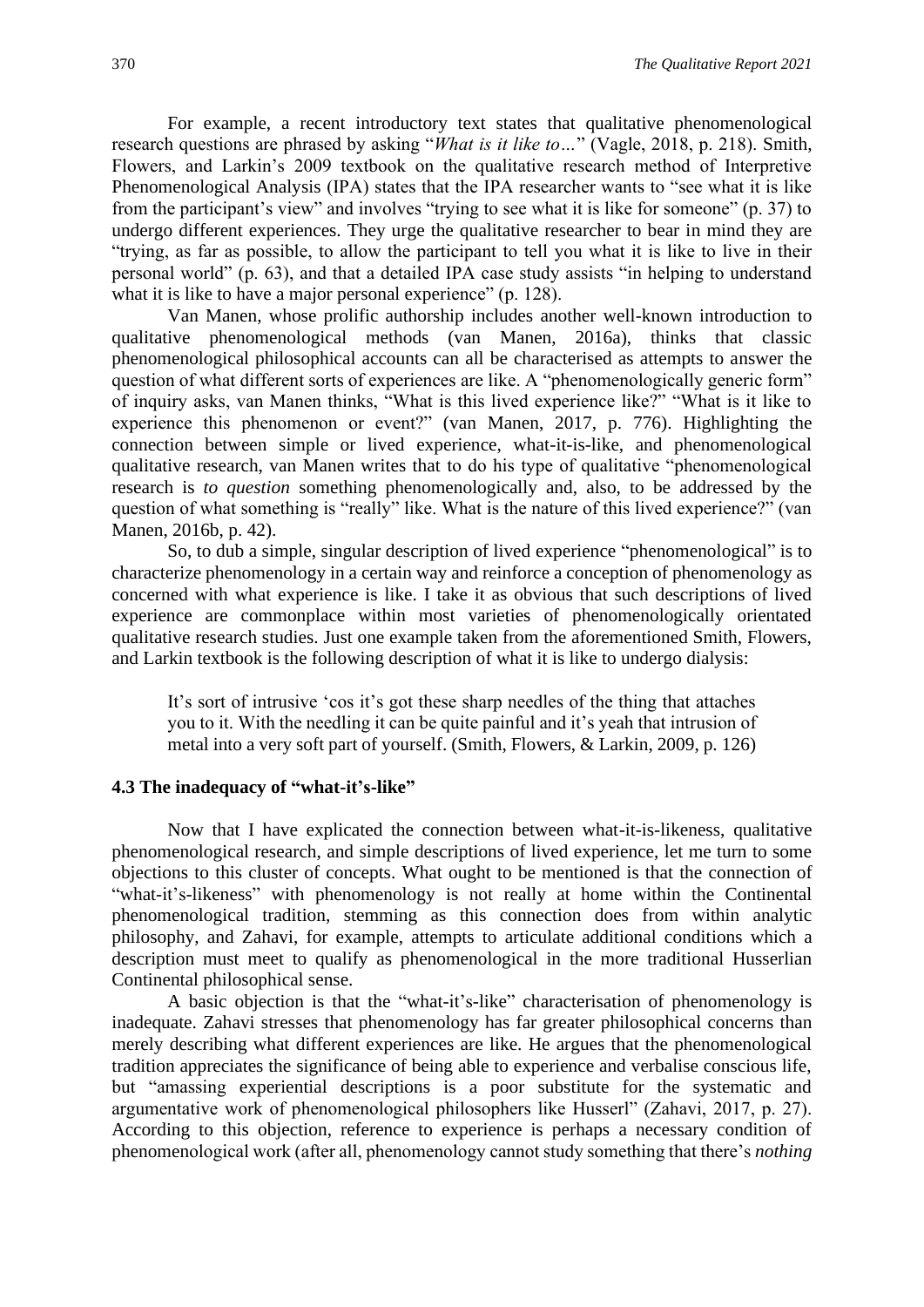that it's like to experience)<sup>1</sup> but it is insufficient, and it seems some systematic and argumentative analysis is further required.

To put a similar point in Husserlian terms, these sorts of low-level descriptions appeal to a level of simple, singular "intuition."<sup>2</sup> But Husserl was quite adamant that these sorts of descriptions could not constitute the sort of *science* he envisaged for phenomenology. Husserl thinks that, once we limit our investigation to the phenomenal or experiential realm, we are not permitted to make knowledge claims about our experience of phenomenally appearing individuals like qualia, because we have no points of reference available to us (i.e., we have no way to objectively compare one phenomenal individual with another or locate it in conceptual space; Husserl, 2008, p. 220). We cannot say, for example, that this blue is bluer than a previous one or bluer than your blue. In the phenomenological sphere, individuals do not "stay put" for the purpose of objective comparison in the same way that individuals do in the natural world (ibid, p. 219).

#### **§4.4 A further condition–essential/eidetic research**

Husserl concludes that we must apprehend or take the phenomenal appearances as instantiations of universal structures, or in other words, as possessing *essences* (such as "color in general," "sound in general"; Husserl, 2008, p. 222). Only by moving from the realm of singular to general or preferably universal intuition through an act termed *Wesensshau* (literally, the "seeing" of essential structures) can we begin to establish a *scientific* approach to experience (Husserl, 1977, section 9). For Husserl, phenomenology is *eidetic.* Giorgi holds this position too:

If one does not employ the eidetic reduction and arrive at an essence or some other type of eidetic invariant concerning the concrete, detailed description of an experienced phenomenon by one or several participants, *proper* phenomenological procedures have not been followed. (Giorgi, 2008, p. 4, my italics)

So, building on the objection that it is poor depiction of the discipline, there are a few variations on the conditions which phenomenologists apply to the thesis that phenomenology is the description of what experience is like. Husserl and Giorgi argue that phenomenology was essentially eidetic and interested not in singular experiences but universal structures. One gets the impression from the above quote and Zahavi's recent exchanges (Zahavi, 2018, p. 900) that another condition seems to be that singular descriptions must be incorporated within a philosophical phenomenological framework, even those descriptions arising from qualitative research. I address the basic rejection of the characterisation of phenomenology as what-it'slikeness immediately below (§5.1), and then the addition of the condition of ideation from §5.2- §5.4. The extent to which qualitative phenomenological research must draw on phenomenological philosophy is addressed in the second half of this article (§7ff.).

<sup>&</sup>lt;sup>1</sup> Though, see Steinbock (2017).

<sup>&</sup>lt;sup>2</sup> I am using this term in the philosophical sense that Kant did.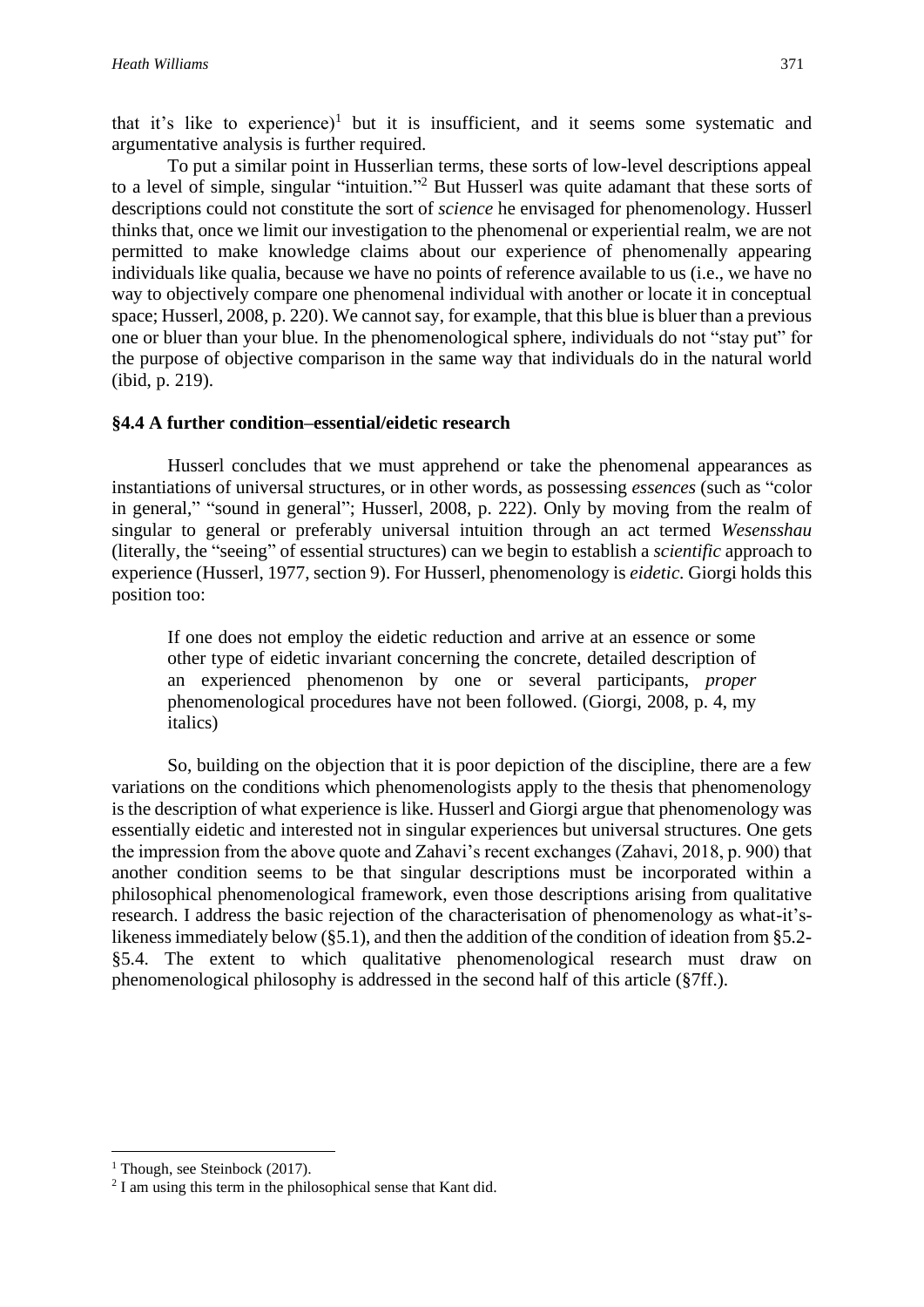#### **§5 Responses and commentary**

#### **§5.1 Response to the objection that the "what-it's-like" characterisation of phenomenology is inadequate**

So, I have explicated the connection between what-it's-likeness, phenomenology, and qualitative research in terms of the provision of descriptions of lived experience, and then voiced some objections to these connections. I will now address the objections, beginning with the claim that the 'what-it's-like' characterisation of phenomenology, which we saw stemmed from analytic philosophy and has been drawn on by qualitative researchers, is inadequate. My response is that the analytic tradition and qualitative researchers are not unjustified in using the term "phenomenology" this way, because descriptions of what experience is like are indeed a legitimate trait of even of Continental philosophical phenomenology.

Let me start with a few contemporary phenomenological researchers from other fields to show that it is not only analytic philosophers and qualitative researchers who think of phenomenology as the verbalization of what experience is like. Contemporarily, well-known cognitive scientist and phenomenological scholar Shaun Gallagher intimates that, when a patient in a waiting room reports "I have a headache and blindness in one eye," then the patient is doing phenomenology (Gallagher, 2012, p. 203). Similarly, the eminent Husserl scholar D. W. Smith claims that an elementary form of phenomenological practice is providing reports like, "I see that fishing boat on the edge of the fog bank," or "I desire a warm cup of green tea" (D. W. Smith, 2006, p. 163). Such first-person reports are straight-forwardly the verbalization of what our everyday experiences are like.

Moreover, these low-level experiential descriptions can be found within the canonical phenomenological philosophical tradition as well.

Husserl writes:

I speak, e.g., of my *inkpot*, and my inkpot also stands before me: I see it (Husserl, 2001b, p. 201). While taking an evening stroll on the Loretto Heights a string of lights in the Rhine valley suddenly flashes in our horizon (Husserl, 2001c, p. 202). Let us suppose that in a garden we regard with pleasure a blossoming apple tree, the freshly green grass of the lawn, etc. (Husserl, 1983, p. 214). Wandering about in the Panopticum Waxworks we meet on the stairs a charming lady whom we do not know and who seems to know us, and who is in fact the well-known joke of the place: we have for a moment been tricked by a waxwork figure. (Husserl, 2001b, pp. 137-138)

Let us imagine that moved by jealousy, curiosity, or vice I have just glued my ear to the door and looked through a keyhole… But all of a sudden, I hear footsteps in the hall. Someone is looking at me! (Sartre, 1992, pp. 259-260)

Many from the phenomenological tradition see the characterisation of phenomenology as what-it's-likeness as an oversimplification. Zahavi states that this characterisation has "little to do with phenomenology understood as a specific method or tradition in philosophy" (Zahavi, 2018, p. 901). However, the provision of first-person descriptions of experience has an awful lot to do with phenomenological philosophy, and so we should not be so defensive. As the quotes I have just provided show, there's a good reason why phenomenology can be characterized as either concerned with the phenomenal character of experience, or the provision of descriptions of what various experiences are like: because, at times, it is! What this defensiveness fails to face up to is that even Husserlian phenomenology often refers to first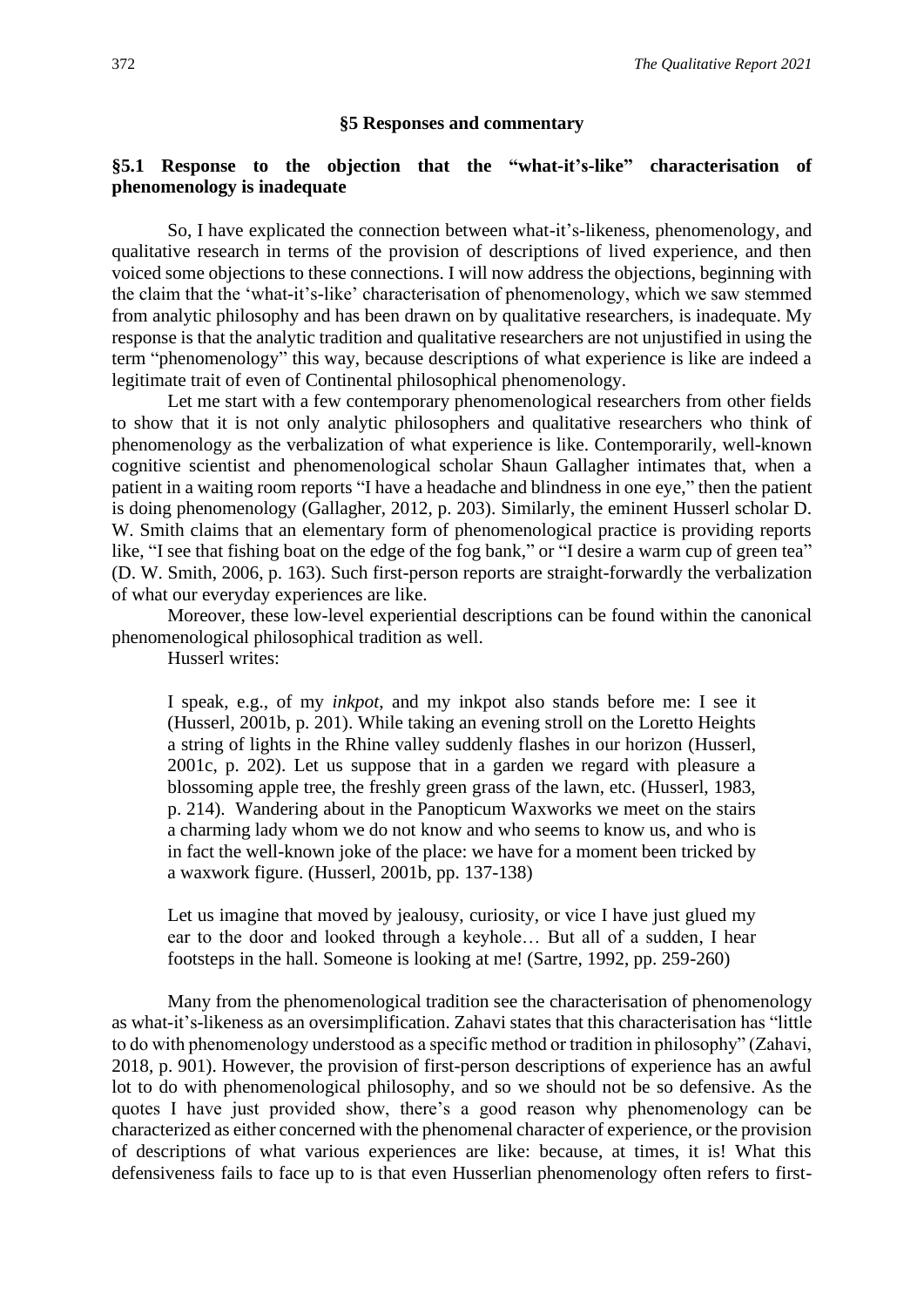person experience disclosed via singular descriptions. It thus shares this genetic trait with its contemporary descendants, and it is this trait which qualitative disciplines concerned with what experience is like are calling on when they call themselves "phenomenological."

Instead of trying to disqualify disciplines which share this trait, the better tactic is to delineate the nature, function, virtues, and pitfalls of these descriptions (see §5.3–§6).

#### **§5.2 Addressing the objection over additional conditions**

So, let me now turn to the claim that there are *additional* conditions which phenomenological methods must fulfil to qualify as truly phenomenological. What is certainly the case is that Husserl supported this thesis. Though Husserl often provided singular descriptions of what experience is like, he also thought that phenomenology must additionally articulate *laws about essences*: "scientific-phenomenological investigation is aimed at general essences and laws of essence" (Husserl, 1977, pp. 35-36; see also Husserl, 1983, p. 324; 2001c, p. 624; 2008, p. 226). Giorgi is as a matter of fact quite explicit in acknowledging that he in turn adopted the methodological operation of ideation largely due to the influence Husserl has had on his thought (Giorgi, 2008). Yet, it serves us well to ask *why* Husserl sought to uncover phenomenological laws via the operation of ideation.

Husserl is an author of great ambiguity. On the one hand, he founded a tradition which radically criticises the very roots and value of the positivistic scientific enterprise. On the other, the way he describes the nature, role, and place of phenomenology is often largely concomitant with the very picture of scientific traditionalism. One reasons for Husserl's essentialist ambitions are that he has in mind, first, a traditional *nomological* vision of science. Husserl thinks that, *to be afforded a place amongst the scientific nexus*, phenomenology must engage in the formulation of laws, and this can only obviously be done by ascending up from the level of singular experience to the more general, essential level (Husserl, 1977, pp. 35-36; 1983, p. 324; 2001c, p. 624; 2008, p. 226).

Second, Husserl has a classical *foundational* vision of phenomenology's place within the scientific nexus. He thought that by laying out the lawful relations amongst the types of structures of consciousness which give rise to any form of knowledge whatsoever, phenomenology lays out the grounds for all scientific endeavors (Husserl, 1999, 2001a, 2008, 2019). These laws only flow from eidetic analysis, and so Husserl's contention that phenomenology *must* move to the eidetic level results from his vision for phenomenology as a type of metascience. So, even though Giorgi for example is not motivated by foundationalist concerns, the source for his inherited eidetic methodology is.

Contemporarily we have good reasons to be skeptical of Husserl's nomological, foundationalist proclivities. None of the phenomenologists who followed continued this vision of founding natural science on phenomenology. Moreover, the foundationalist vision of empirical science has been challenged by the anti-foundationalism which pervaded philosophy of science in the latter half of the  $20<sup>th</sup>$  century, thanks largely to the likes of Quine (1969, 1951, 1970), Kuhn (1962), Sellars (1963), and Feyerabend (1975). Moreover, the nomological nature of science–especially human sciences–is by no means given, and qualitative research in particular rejects the idea that science ought *only* or even primarily to be in the business of articulating laws.

If empirical science does not require a foundation, and the human sciences need not aspire to the articulation of laws, then there is no need for phenomenology to aspire to be a nomological metascience. Such aspirations are inextricably linked to Husserl's attempts to institute eidetic analysis, and Husserl is the source of contemporary authors who claim that any non-eidetic method is not phenomenological. The picture we have of the scientific nexus and the place that phenomenology has within it have all undergone a radical revision since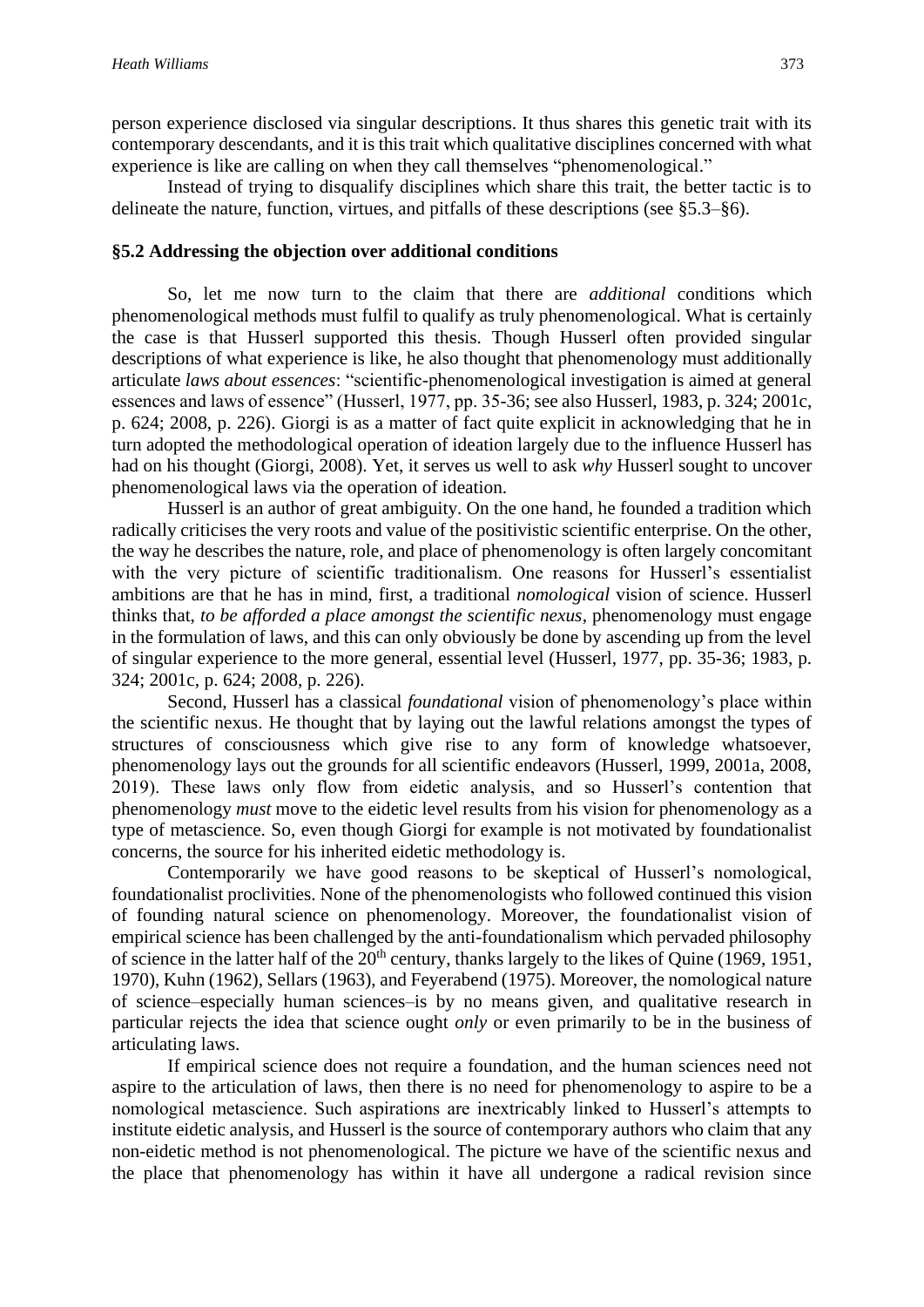Husserl's time, and so therefore can the methodology of qualitative phenomenological research.

#### **§5.3 The value of the description of simple lived experience**

And so, if our descriptions do not need to be eidetic and aspire to the articulation of laws, we are free to ask ourselves whether there are other virtues that we might value in our phenomenological methods. Bitbol and Petitmengin, for example, suggest that the validity of methods that value the first-person perspective (as phenomenological qualitative analysis does) should not be measured in terms of "truth," if this notion is conceived as adequacy or representative accurateness. Instead, we might think of value "in terms of authenticity on the one hand, and of performative consistency" or coherence on the other (Bitbol & Petitmengin, 2009, p. 373). I would add that the purpose of a phenomenological description is to convey the nuances of experience amongst interlocutors, and so qualities such as attention to salient details, vivacity, liveliness, and a propensity for disclosure are important (Williams, 2016).

Zahavi criticizes qualitative research methods on the grounds that they are too descriptive. He notes that Smith's IPA "seeks to provide rich experiential descriptions" but questions whether this or merely considering the first-person perspective are enough to secure "phenomenological credentials" (Zahavi, 2018, p. 900). Zahavi clearly thinks not, but what I find remarkable is that no actual arguments or reasons are given for this. He goes on to say that phenomenologically "informed qualitative research has different aims than phenomenological philosophy, but it is questionable whether the former can qualify as phenomenological if it either ignores or misinterprets the latter" (ibid).<sup>3</sup> Yet, it is not the level of attention or adherence to the original theory of some field but a broad etymological relation and the sharing of genetic material which licenses the use of a term. There are many features of a science which might qualify a species to constitute a branch on the family tree, and, due to the examples provided and the reasons outlined hereabouts, it would seem to be that articulating descriptions of firstperson experience (even simple ones) is indeed a qualifying trait of phenomenology.

Van Manen in turn claimed that Zahavi's work lacks attention to descriptive detail and is overly philosophical and analytic (van Manen, 2019). This will come as a great surprise to professional philosophers who know Zahavi for his non-technical writing style and the clarity of his elucidations.<sup>4</sup> However, van Manen asks a question which penetrates to the heart of the matter: "When is it too much argument and too little description? Too much technical systematizing philosophy and too little interpretive and expressive phenomenological disclosure of meaning?" (ibid, p. 8). This strikes me as a question without a criterion for an answer. The reason this question has no answer has to do with the fact that the meaning of cultural product terms like "phenomenology" is open to variation, change, and interpretation. In Husserlian idiom, these ends on the continuum between analysis and description represent limiting conditions which serve to differentiate species of a genus of meaning, but neither rules the other out as non-phenomenological.

#### **§5.4 From description to analysis**

Against Smith et al. (2009), Zahavi (2018, p. 2) casts doubt on heavily descriptive approaches when he expresses skepticism that what phenomenologists do is formalize

<sup>3</sup> At the end of this paper, we'll see that I agree that *mis*interpretation of phenomenological philosophy is indeed a problem, but not one which disqualifies a research method form being phenomenological. I propose quite a different solution to misinterpretation than Zahavi.

<sup>4</sup> Zahavi is one of the most accessible expert Husserlian phenomenologists.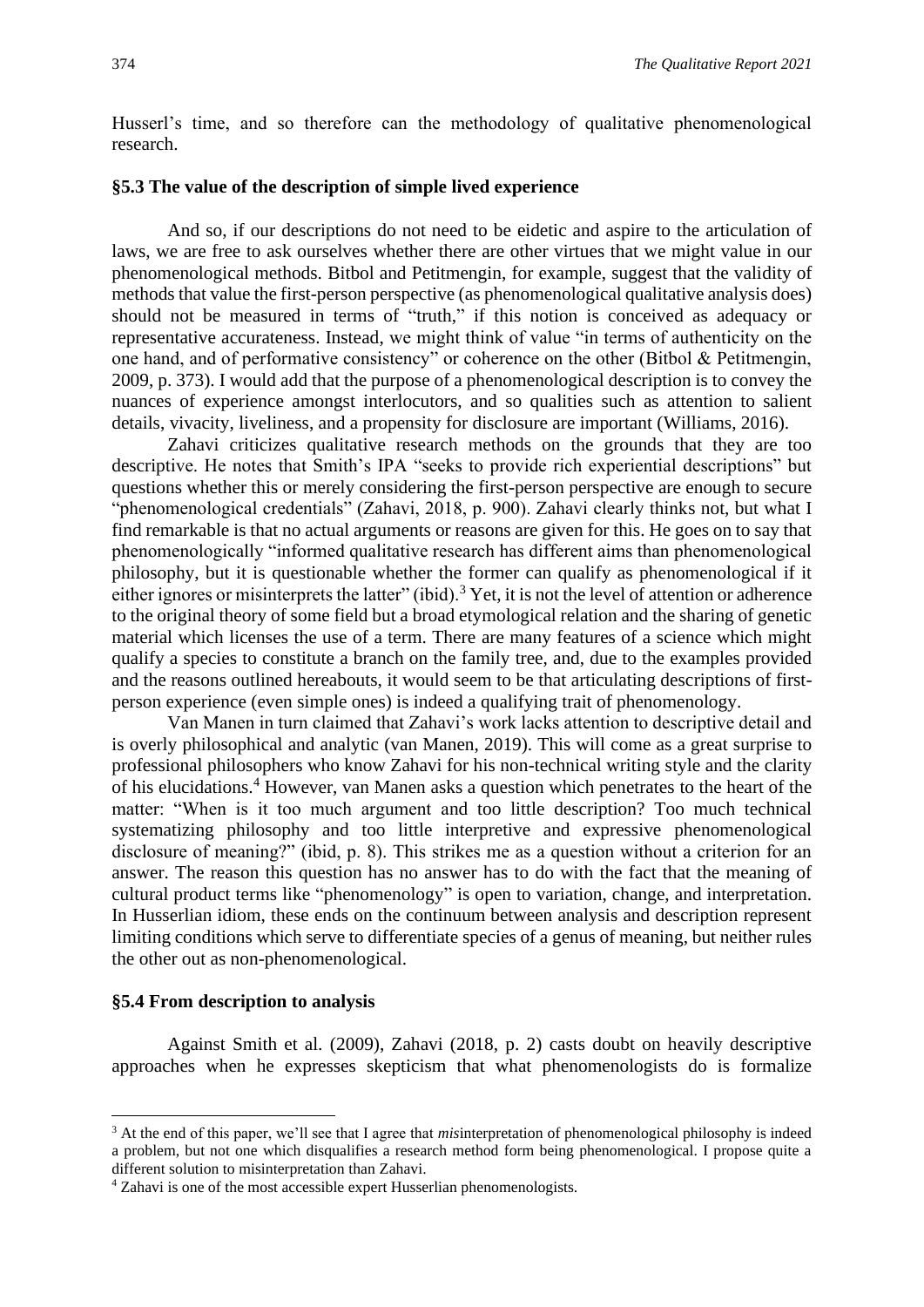something we are all already doing (i.e., articulating experience). However, take the following passage:

When I am watching a football match, I normally pay no attention to the turn of my head as I follow the motions of the players... When I am occupied with objects, my perceptual acts and their bodily roots are generally passed over in favor of the perceived, that is, my body tends to efface itself on its way to its intentional goal. (Zahavi, 2005, p. 205)

The first sentence is a singular description of an experience. It conveys "what-it's-like" (bodily) to watch a football match. The purpose of the first sentence is to illustrate a structural feature of embodiment (i.e., that embodiment is not normally the intentional object but the overlooked vehicle or medium of perception). The second sentence is more generalized and explicitly talks about the just mentioned "general" or structural feature which is present in all embodied experiences of this type; it is an eidetic description of the structures which were latent in the first sentence and it employs a more sophisticated and philosophically informed conceptual framework.

This is a good example of the canonical phenomenological philosophical method. The descriptions I provided from Husserl and Sartre, for example, are embedded within lengthy eidetic analyses.<sup>5</sup> For Husserl, singular descriptions only provide a focal point and serve the purpose of exemplification. Yet these descriptions certainly do provide us with a logos of experiential phenomena, and they satisfy the minimal condition of adhering to the so-called "principle-of-all-principles,"<sup>6</sup> the gold standard of Husserlian phenomenology. So, is it right to say that the first parts of the passage from Zahavi lose their phenomenological status if unaccompanied by the final? It seems more productive and less dogmatic to say that there are different levels, phases, or even types of phenomenology.

Sometimes, these phases are dispersed across different individuals. For example, you might read the rich descriptions contained in Sartre's *Nausea*. You might then generalize (starting with yourself) to features of shared structure, precisely because it was a particularly lively and vivacious depiction. In the applied context, commonly singular descriptions are gathered via an interview. The qualitative researcher then analyzes the data in order to identify generalities such as "essential structure" (Giorgi, 2009, p. 6; 2012) or "emergent patterns (i.e., themes)" (Smith et al., 2009, p. 80). Whenever we have one person giving a description of their individual stream of consciousness and another person analyzing these descriptions for more general features, presumably across a diverse population of interviewees, we have a sharing of phenomenological tasks. This is an important difference in method,<sup>7</sup> and crucial methodological questions arise.<sup>8</sup> For now, though, the essential point is that to say that a

<sup>&</sup>lt;sup>5</sup> This point should be well heeded. It would be misleading to think that phenomenological philosophy was largely composed of mundane descriptions like the ones I provided.

<sup>6</sup> As it is presented in Husserl (1983), the principle-of-all-principles is *"that every originary presentive intuition is a legitimizing source of cognition*, that *everything originarily*… *offered* to us *in "intuition" is to be accepted simply as what it is presented as being,* but also *only within the limits in which it is presented there*" (p. 44). The principle of all principles is the methodological edict that phenomenology ought to be arbitrated by an appeal to experience (that which is given in intuition).

<sup>&</sup>lt;sup>7</sup> However, it is not so different from the philosophical context. Husserl might have both the experience and the eidetic or general insight based on it himself, but this insight will need to be shared or "reactivated" amongst other phenomenologists via a communicative act, firstly, and secondly an act of understanding on the reader's behalf (see Williams, 2016). This highlights the importance of using lively and rich descriptive examples in the philosophical context.

<sup>8</sup> For example, Giorgi suggests that it is the *researcher* analyzing the data who needs to bracket their presuppositions (Giorgi, 2012). I would have thought it was just important that the *interviewee* who is providing the description do so.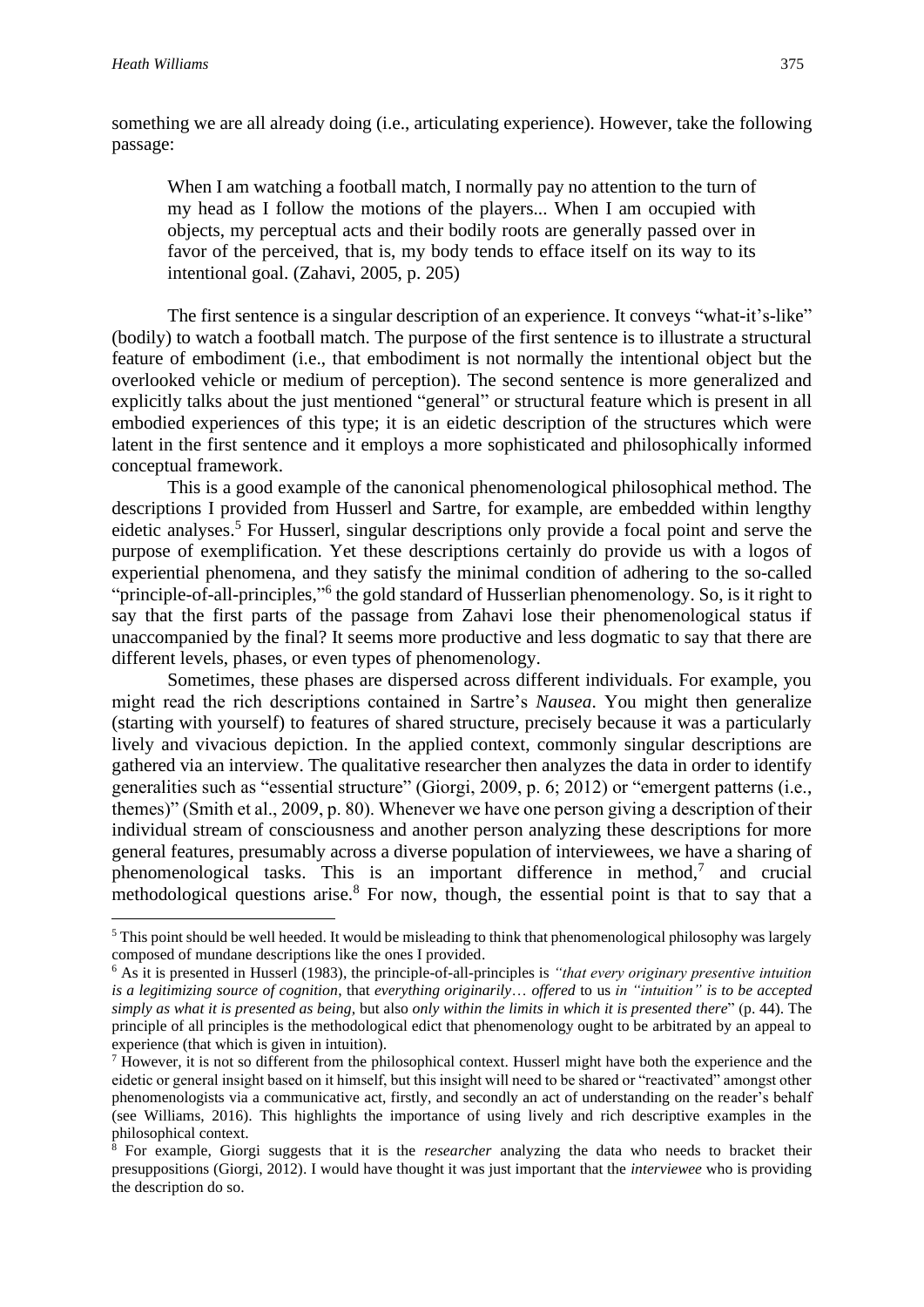research project becomes "phenomenological" at the eidetic or generalizing stage of research seems rather arbitrary.

#### **§6 Conclusion to part one**

The only important thing to do is to make sure we understand the features of each sense of the term "phenomenology." We have distinguished a heavily eidetic, universal, and structural type of phenomenology from a more singular and everyday descriptive variety. As we have also seen, sometimes these different meanings of phenomenology operate in the same study. In cases however that they do not, they might be better characterized as different phases. Either way, we should not confuse them, because they present us with different strengths.

Husserl employed the descriptive method because he thought that the mistake of philosophers who had come before him was that they failed to understand the experiential ground of certain concepts they relied on so heavily. He sought to unpack concepts like "consciousness" or "content" via a return to "the things themselves" as they exist and are experienced in the prescientific, intuitive, non-theoretical lifeworld from which these concepts receive their constitutive genesis.

An example of this method is Husserl's close descriptions of the relation between the lived and material body in works like *Ideas 2* (Husserl, 1989). Husserl's descriptions show that Descartes' analysis of the concepts of "mind" and "body" in his famous *Meditations* (2008) does not stick closely enough to the intuitive data of the way the psychically ensouled lived body is experientially intertwined with and not divorced from our own material body. This description amounts to a reorganization and relativization of Cartesian duality. This obviously carries huge philosophical implications. Thus, what close but singular descriptions do is provide a type of evidence which allow us to avoid the pitfalls of dogmatic theoretical presuppositions imposing themselves on our philosophizing. I will later demonstrate the analogy between this role that descriptions of experience play in a philosophical context and the contemporary qualitative context.

But of course, there are disadvantages to approaches which rely too heavily on the description of simple experience. Firstly, singular descriptions are open to charges that what is described is merely an idiosyncratic feature of the describers mental or conscious life. Until researchers begin to generalize to shared or structural features of experience, it is hard to know whether we are dealing with something general and therefore important, or something eccentric. Notice, in this regard, the tendency to interpret the surreal experiences in *Nausea* not by reference to a loss of meaning which characterizes the human condition but by a bad mescaline trip that Sartre experienced as a young man (e.g., in Valjak, 2017).<sup>9</sup>

Moreover, singular descriptions are open to the charge that any sort of method which relies on first-person reports is unreliable, as people are not in fact very good at determining their own cognitive states (Nisbett & Bellows, 1977; Nisbett & Wilson, 1977), nor very good at determining what is in their perceptual field (Levin & Simons, 1997; Simons & Chabris, 1999), nor are we in fact even able to accurately self-report *what we experience* and are conscious of (Block, 1995; Bornstein & Pittman, 1992). Such charges can partly be responded to be the employment of new criterion for measuring the success of descriptions (i.e., those suggested by Bitbol & Petitmengin, 2009), but a generalizing analysis confers a different sort of academic weight (Williams, 2020). The takeaway point, however, is that there is a dialectic within phenomenology between singularity and generality; description and analysis; the subjective and the objective. These make up phases, moments, or movements of a project which can broadly be called "phenomenological."

<sup>&</sup>lt;sup>9</sup> This explanation was in fact partly offered by Sartre himself (Gerassi, 2009).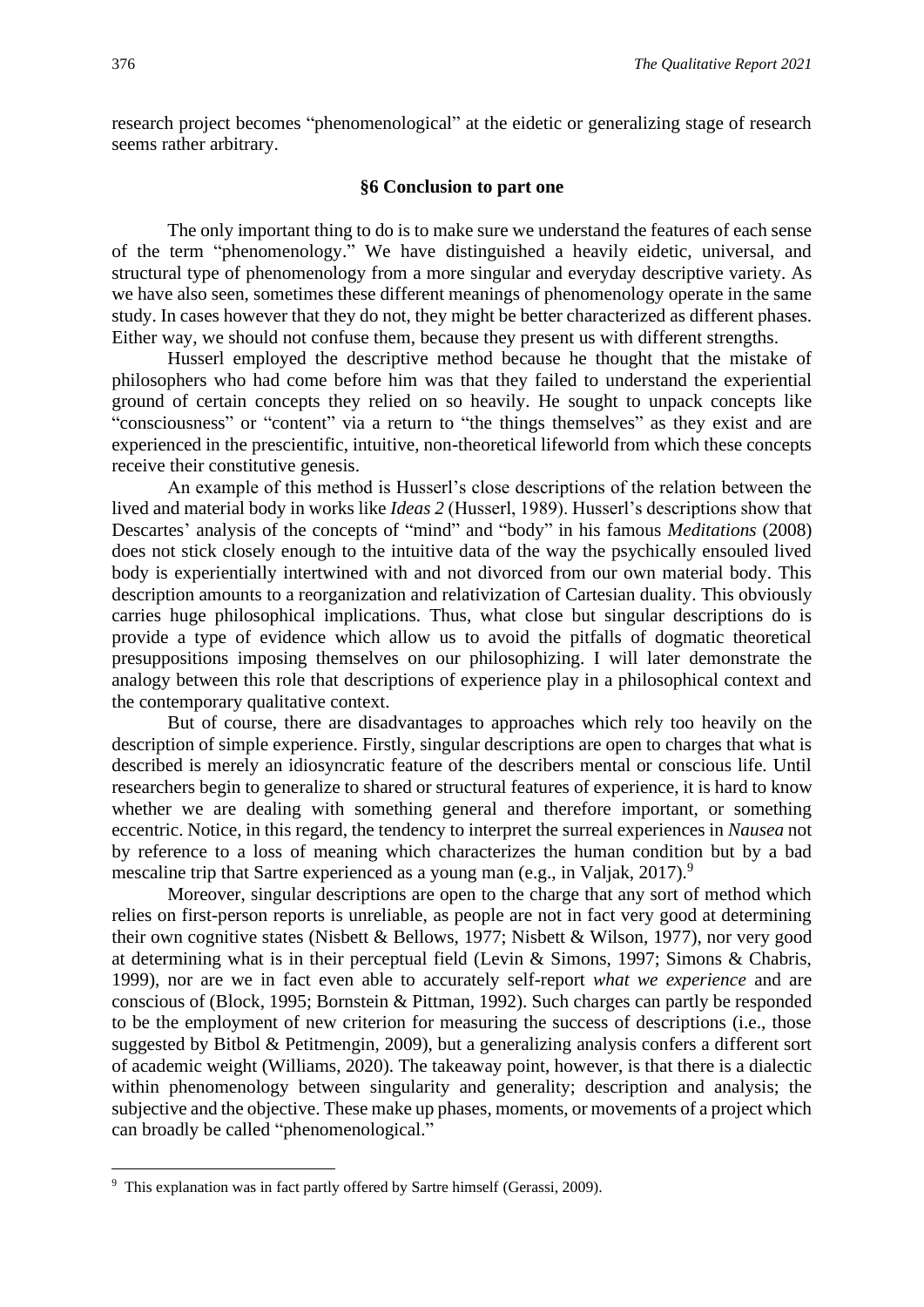#### **§7 Part two. An assessment of van Manen VS Zahavi VS Smith**

One of the criterion van Manen invokes for defining "phenomenology" is resemblance or adherence to primary philosophical literature. Smith's method, he contends, "does not resemble any of the phenomenologies that are to be found in the primary literature, tradition, and movements" (van Manen, 2018, p. 1966) and it therefore should not be considered phenomenological. (This raises the thorny problem of how to decide what constitutes "primary literature, tradition, and movements." Van Manen's definition seems much wider than Zahavi's, for example). Zahavi sided with van Manen on this issue, though, claiming that the link between Smith's method and "philosophical phenomenology is so tenuous, that anybody practicing it, can only be said to be engaged in phenomenological research in the most superficial sense of the term" (Zahavi, 2019, p. 2). Morley claims that "IPA is phenomenological in 'name only' with limited relation to the actual phenomenological tradition" (Morley, 2019, p. 165).

These criticisms, however, do not appear to hit the mark they intend. Smith may not be engaged in phenomenological research in the *originary* sense of the term, yet, as he correctly points out, "philosophy does not own phenomenology" (Smith et al., 2009, p. 34). Indeed, no one does, or can, because of the nature of cultural objects. What constitutes a science is always open to revision by the next generation of practitioners, and so it is difficult to see how the claim to break with tradition, by itself, is supposed to constitute an objection.

van Manen's motivation for attempting to restrict the use of the term phenomenology is because he thinks that too wide a definition damages "the larger project of phenomenology in relation to professional practices in fields such as psychology, health science, education, and pedagogy" (van Manen 2018, p. 1966). I find this motivation most curious. The other professional practices whose opinion he worries about could themselves hardly be called homogenous. Psychology, for example, comes in qualitative, Freudian, cognitive, humanistic, phenomenological, developmental, clinical, counselling, neurological, and abnormal varieties, to name just a few distinctions. All broadly qualify for the title because they develop a "logos" of the "psyche," but each probably have different conceptions of both terms. A Freudian psychoanalyst will probably stress that they mean something slightly different in calling themselves a "psychologist" than the cognitive psychologist does. Moreover, it would be absurd to criticize any of them on the grounds that they do not adhere strictly to the methods and theories of Freud, Wundt, Fechner or any of the other fathers of psychology and their "primary literature."

Although Zahavi agrees with van Manen's assessment of Smith, he criticizes van Manen for associating phenomenology with the "what-it's-like" renditions of phenomenology which, as we have seen (though associable with Continental phenomenology), essentially arise from the analytic tradition. As Zahavi shows, van Manen himself does not, on this score, do justice to the eidetic or philosophic aspirations of Continental phenomenology which he portends to represent, and Zahavi's criticisms thus reveal an inconsistency. Yet still, inconsistency does not demonstrate that the method van Manen proposes is unphenomenological. Despite what van Manen himself thinks, it is not adherence to tradition that grants one the right to use a name; if this were true, the natural scientists of today would be as blindly accepting of Aristotle's theory of causation as the Scholastics.

#### **§8 Zahavi on qualitative research**

In closing, I will assess Zahavi's recent recommendations to qualitative researchers. The focus up until this point in this article is the right to call a movement by a title. My central point is that a science is not defined or evaluated by its adherence to tradition. However, I do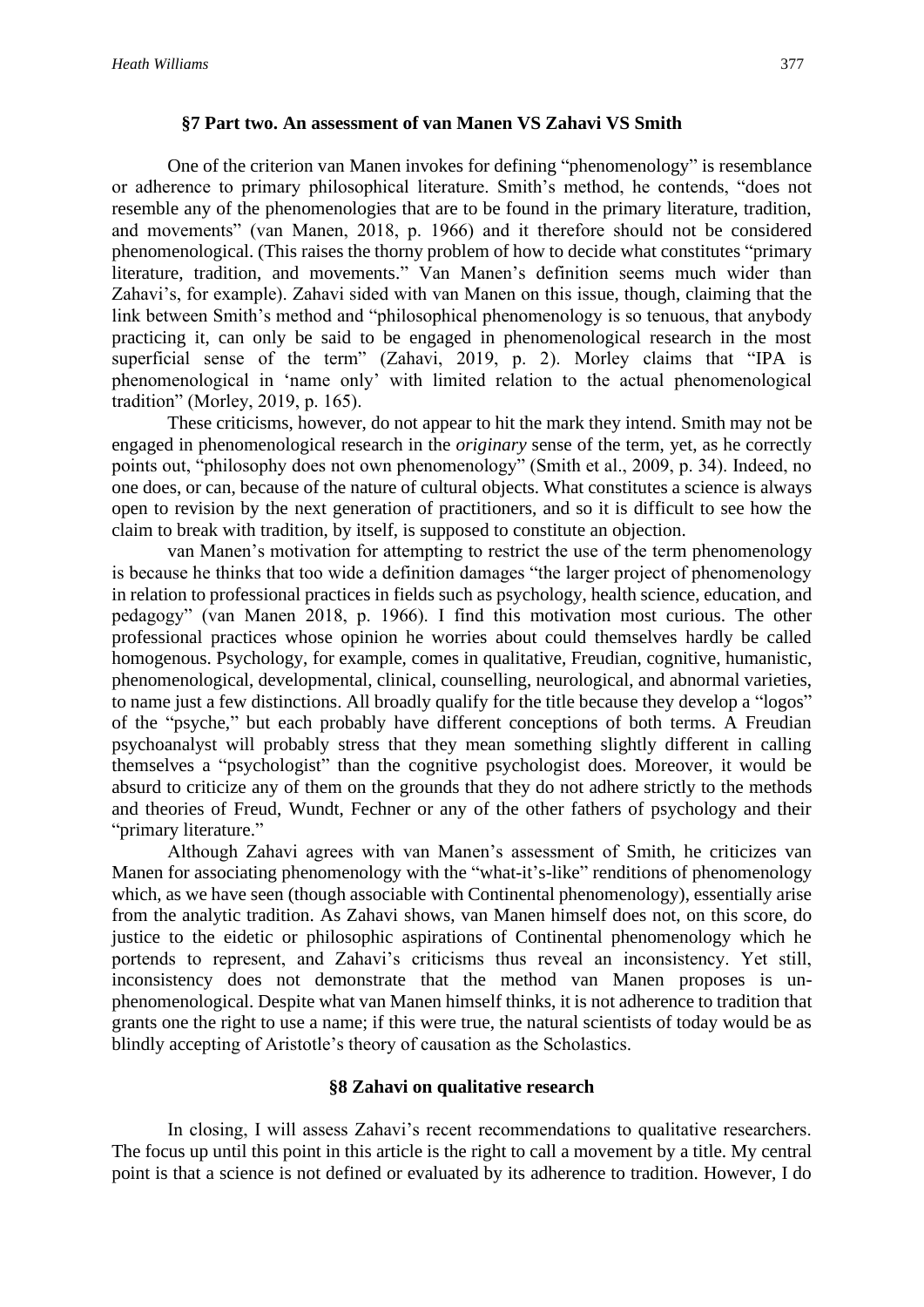not mean to imply that all variants of a scientific movement are on equal footing. The new is not even necessarily better than the old. For example, even though I have just argued that van Manen's theory qualifies as phenomenological, I also think that Zahavi offers some detailed criticisms of this theory that are particularly adroit (2019).

One of the strengths of Zahavi's recent analysis of qualitative research methods was his reasoned arguments about the need to develop more philosophically informed semi-structured interview tools or intervention practices that directly draw from the rich pre-extant body of phenomenological insight *in the right circumstances.* For example, he points to previous tools developed in close interaction with phenomenological theory in the field of clinical neuropsychiatry that allow the clinician to measure a patient's sense of self-awareness along a variety of axes (Zahavi & Martiny, 2019). There is a lot of canonical phenomenological work on the structural features of our sense of ipseity. Thus, a strength of this analysis is its reasoned match between the phenomenological theorical standpoint and contextual demand determining a particular methodology and method, and I concur with much of what Zahavi and Martiny have to say. In this final section, my focus is to offer a similar but divergent argument about a particular circumstance where some of the methods Zahavi criticizes are appropriate.

Zahavi (2019) and Zahavi and Martiny (2019) critique Giorgi's (2009) approach as applied in the work of Beck (2013), as well as Wood's (1991) approach, on the grounds that they utilize an open technique method to interviewing that has a methodology of minimising intervention.

To adopt a hands-off approach, where one simply asks the patient to describe his or her experiences and then sits back and listens, is clearly not the right way… it is all about conducting the interview in light of quite specific ideas and notions, notions taken from phenomenological theory. *To conduct a phenomenological interview is consequently not simply a question of being open-minded and interested in first-person experience.* It is very much also about adopting and employing a comprehensive theoretical framework that will allow one to ask the right questions (Zahavi, 2019, p. 6, my italics).

As Morley's response makes clear (2019), many of the qualitative researchers Zahavi criticizes for their passivity are more active than he and Martiny portray them as.

My response is somewhat different, though. What these criticisms neglect is the methodological virtues that qualitative researchers attempt to import from the theoretical motivations that drove Husserl to employ the methodology of presuppositionless description of experience (which strikes me as much a *bona fide* genetic trait of phenomenology as any so far discussed), and it is this virtue that open-minded questioning and non-structured interviewing methods attempt to instill.

As Churchill and Wertz (2015) note, the "nature and handling of various kinds of 'presuppositions' have been the topic of extensive discussion and debate among phenomenologists" (Churchill & Wertz, 2015, p. 281). Giorgi utilizes the reduction because he thinks it implies that we "refrain from bringing in past knowledge" (2012, p. 4). Similarly, Mapp suggests that bracketing involves "the suspension of the researcher's own preconceptions, beliefs or prejudices so that they do not influence the interpretation of the respondents' experience," and that the Husserlian approach "requires the researcher to put aside her preconceived ideas regarding the subject of the interview prior to data collection" (2008, p. 308  $\&$  309).<sup>10</sup> Tuffour states that the phenomenological attitude requires us to "put aside past"

 $10$  It should be noted, I do not actually think that the idea of presuppositionless description should be associated with bracketing, the *epoche*, or the reductions without much greater discussion and analysis. I just want to point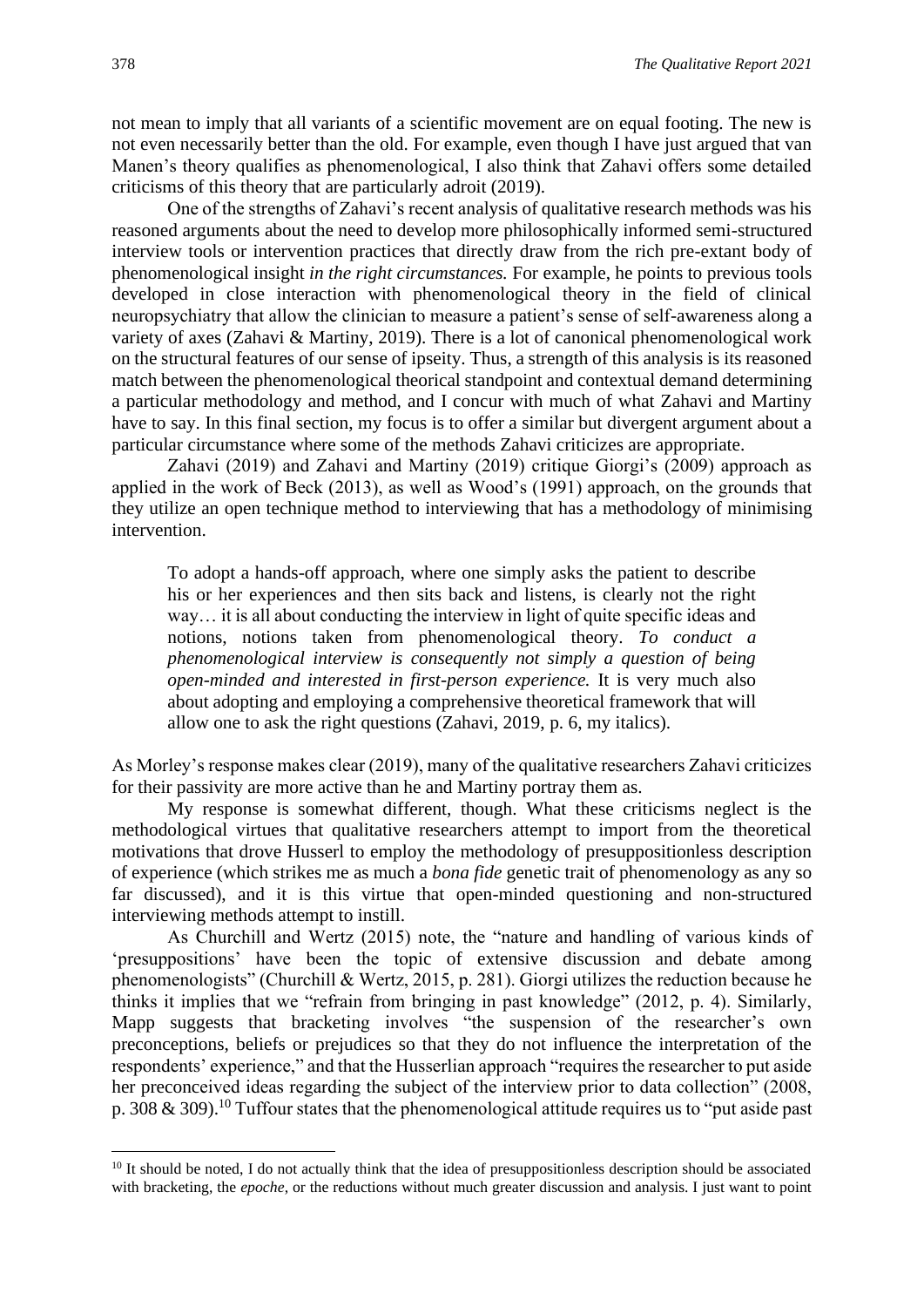knowledge or presuppositions" (2017, p. 53). Smith et al., finally, makes the connection in question explicit when they state that "Husserl famously urged phenomenologists to go 'back to the things themselves,' and IPA research follows his lead in this regard, rather than attempting to fix experience in predefined… categories" (2009, p. 7).

As previously indicated, Husserl thought that stripping away preconceived ideas (or, dogmatically held philosophical theses) was a crucial aspect of phenomenological methodology. So, let me be explicit here: the analogy in question is between suspending entrenched philosophical theses for the purpose of giving an accurate description of experience which allows us to formulate a more robust philosophical account on the one hand, and on the other, suspending our dogmatic or biased and prejudicial beliefs for the purpose of giving a more accurate qualitative account of experience, perhaps the experience of previously marginalized populations. This is one of the shared genetic traits that underwrites certain schools of qualitative research calling themselves "phenomenological."

Zahavi, on the other hand, contends that it is by no means a methodological prerequisite for doing phenomenological research "that one initially strips one's own mind of preconceived ideas" (Zahavi, 2019, p. 6). He might be right that it is not a necessary condition of phenomenology, but the value of this methodological proposal very much depends on which ideas. If one is operating, for example, with a sharply naturalistic, strictly non-psycho/social biological model of patient care (such as has historically predominated in some health care settings), that is, if one is living in what Husserl (1989) termed the purely "naturalistic attitude," which takes a naïve stance towards the importance of experience, then one might indeed be well served by stripping away these ideas, because they filter phenomenologically salient categories and thus prohibit insight.

There is a broader point to be made here as well. There is something of a disjoint between the concerns of the progenitors of the originary philosophical theoretical standpoint of phenomenology and the aims which motivate the methodology of many contemporary qualitative researchers. The overwhelming majority of phenomenological philosophers were white, upper-class, Judeo-Christian, European males living in the first half of the twentieth century. Hardly a cohort known for their receptivity to the concerns of many contemporary qualitative researchers. A noteworthy absence from the canon is discussions of class, race, sexuality, or gender. On the other hand, qualitative phenomenological research has been found to be particularly suited to describing these types of experiences. For example, there are a variety of studies on women's and parenting experiences: feelings and fears during obstetric emergencies (Mapp & Hudson, 2005), women's expectations and experiences of childbirth (Gibbins & Thomson, 2001), pain during childbirth (Lundgren & Dahlberg, 1998), and the experience of fathers breaking down from PTSD following the birth of their child (White, 2007).

It has also been applied to topics as diverse as women's experience of inorgasmia (Lavie & Willig, 2005), how ex-offenders in Asian cultures experience the process of desistance (Adorjan & Chui, 2011), transgender individuals experience of the transition process (Paralik, 2017), how gay men of color experienced gay-specific racism (Giwa, 2016), and how HIV-positive gay men think about sexual relationships (Smith et al., 2009). The latter analysis revealed relational structures such as that sexually risky behavior was a form of giving of oneself as a gift, with the aim of becoming closer and more intimate, and a power dynamic. There is little to nothing on these sorts of topics in the canonical phenomenological literature, which just doesn't approach the structures of the kinds of experiences described. Moreover, given the tendency of implicit biases towards race, gender, sexuality, criminality, etc., there is

out that qualitative researchers were inspired by the former notion, which some of them then identify with more technical Husserlian apparatuses.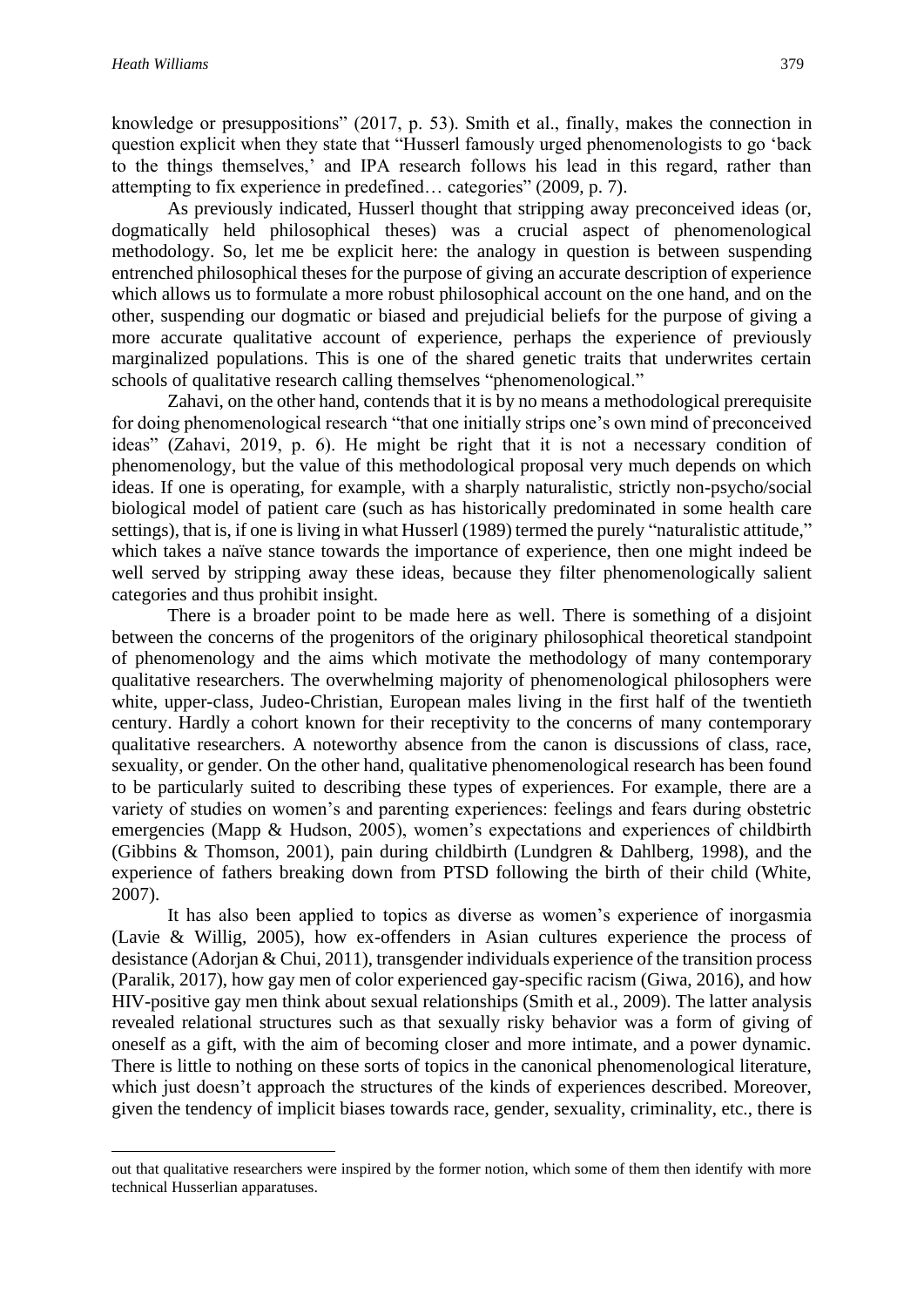probably even a good reason to begin these studies with a limited amount of traditional phenomenological theoretical background.<sup>11</sup>

These are good reasons why contemporary researchers sometimes look to engage in "pure" research which explores new phenomenological dimensions, distinctions, and categories. Zahavi goes some way towards acknowledging as much, stating that "by attending to specific aspects or dimensions that the phenomenological philosophers might have overlooked, [qualitative researchers] can also contribute to theory development, and help refine the phenomenological analyses and distinctions" (Zahavi, 2019, p. 7). Yet, one study Zahavi endorses ends by challenging a core phenomenological categorisation schema, that is, the fundamentality of the distinction between lived and objective body and calls for a reconsideration of "the prejudiced critique of the 'body as object' in mainstream phenomenology" (Slatman, Halsema, & Meershoek, 2016, p. 1). Thus, not only will the uncovering of new experiential dimensions often require us to suspend and go beyond the traditional categories employed by phenomenologists, these categories may not need to be refined but overturned or redefined all together, and in this context a purer, more open, and less interventionist descriptive method seems more appropriate.

What presuppositionless description aims for is the establishment of new theoretical distinctions which increase the color palate of the lifeworld. It is difficult to allow such fresh categories emerge if we are directing interviewees along well-trodden theoretical paths. "An open-ended contact with everyday life is thus preferred over experiments or questionnaires, which often manifest biases unreflected on by the researcher" (Churchill & Wertz, 2015, p. 282).

The very *raison d'etre* of the "so called" unstructured interview is to avoid the mistake made by designers of questionnaires which pre-frame the categorical structures of the phenomena before the interviewee even speaks. Phenomenological interviewers prefer, as much as reasonable, to take a "discovery" approach to interviewing (Morley, 2019, p. 165).

In summary, on the one hand, Zahavi calls for a greater engagement and employment of phenomenological theory using interview methods which are structured by the theoretical viewpoint engendered by traditional phenomenological categories, *and* he attempts to do justice the mutual enlightenment thesis. He even urges nursing researchers merely to consider phenomenology as "*an open-minded attitude*" (Zahavi, 2019, p. 8). Yet, it is precisely the way this open-minded attitude manifests in existent phenomenological methods that he criticizes on the other hand, scuttling research methods which advocate for pure description and are explicitly designed to break free from pre-established theoretical molds. I think a minor adjustment is to allow that *some* contexts should neglect or suspend the traditional phenomenological theoretical standpoint and will call for a purer descriptive methodology, involving less structured interview methods. Importantly though, neither one of these methods is more "phenomenological" than the other.

#### **§9 Conclusion to part 2**

I agree with Zahavi that the level of *philosophical* scholarship that is present amongst qualitative research is sometimes quite poor. Mapp's (2008) article, for example, which portends to provide a basic introduction to phenomenological methodology, actually manages

<sup>&</sup>lt;sup>11</sup> There may be other, more appropriate, theoretical backgrounds, that is, queer or critical race theory, or perhaps even the newly developed *critical* phenomenological theory.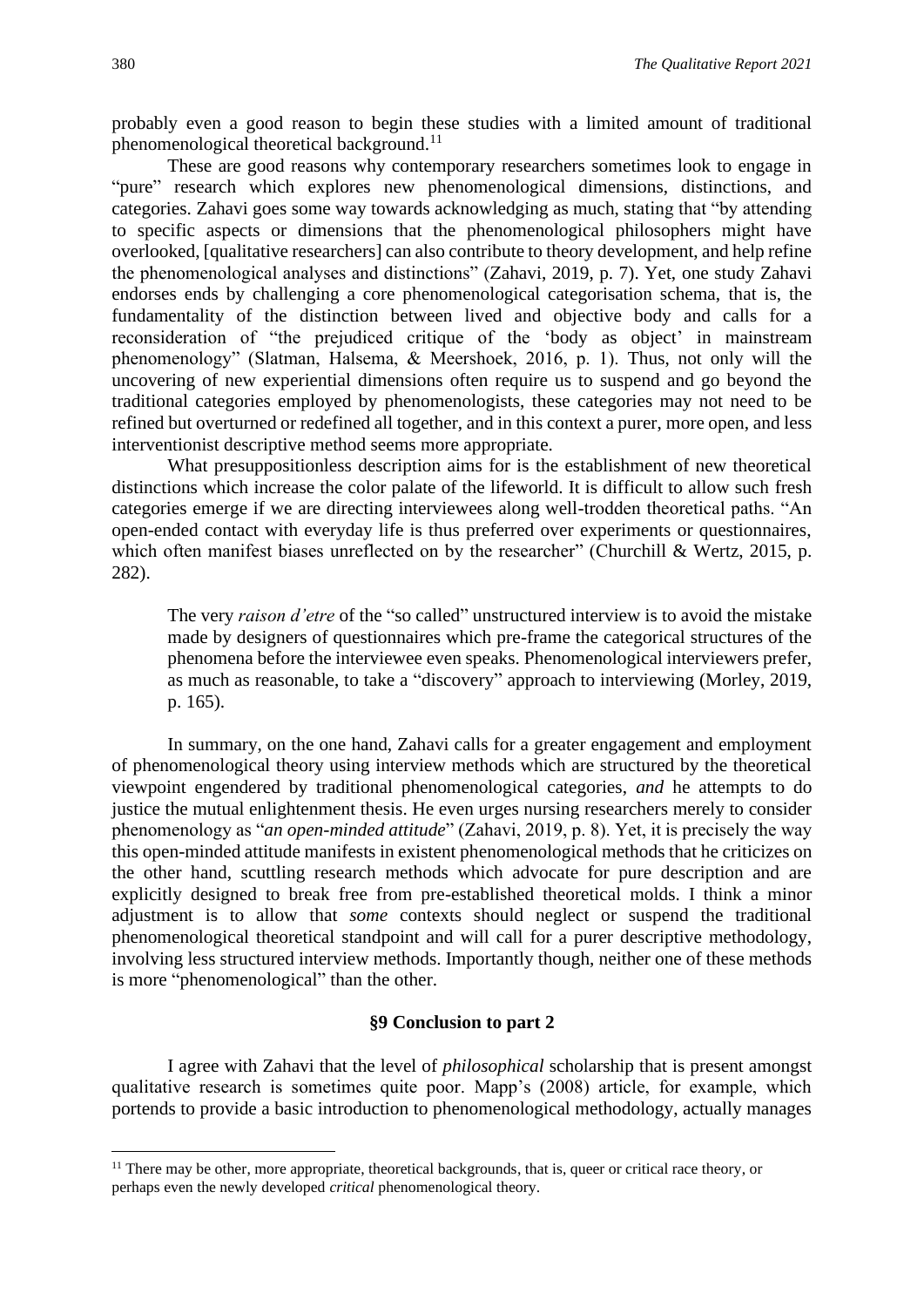to misspell *Husserl's* name! I commiserate with qualitative researchers, though. Phenomenological philosophy is a daunting and at times impenetrable field, and this is because much of the corpus is overly technical and obscure. A guilty secret amongst Husserlians is that he was often inconsistent and unclear, and even we do not know what he meant much more often that we like to admit. I sincerely hope that qualitative researchers engage more with phenomenology, or philosophy of any sort, but it takes as much time to become an expert Husserlian as it does to become an expert psychotherapist, educator, or nurse. As may have become clear in the opening sections of this article, qualitative research and phenomenological philosophy (once understood) are at times antithetical and strange bedfellows. So, *feel free to move beyond traditional phenomenology*.

It is, of course, not that anyone is *prohibited* from adopting a philosophical phenomenological theoretical standpoint or methodology, it is just that one does not need to. Both standpoint and methodology (not to mention the actual *methods*, such as the *epoche* and reduction) are fraught with difficulties and may not even be appropriate. Morley states that the suggestion that "researchers give up applying the *epoche* and reductions is essentially the same as saying that they should abandon doing purely phenomenological qualitative research" (Morley, 2019, p. 166). I just do not understand what the invocation or "purity" is here supposed to achieve; as if Husserl is some sort of methodological unicorn. Crotty laments the disconnect between the original spirit of phenomenological philosophy and qualitative research, but as he somberly admits, there just "is no place here for any kind of purism or the mounting of a defence of some alleged orthodoxy" (Crotty, 1998, p. 84).

I lament not. The spirit of radical critique that Crotty mourns is alive and well, and it is well served by the observation that there is no need to aim for methodological or theoretical purity. Both Giorgi and van Manen's mistake is the claim of methodological authenticity when, in fact, they are not always representative of philosophical phenomenology. Methods such as the *epoche* and the reductions have borne more confusion than they have fruit in any context. I would thus advise against importing your methodological vocabulary from the likes of Husserl and Heidegger. Finally, stop trying to accuse one another of inauthenticity. This last is a pernicious hubristic habit.

Conversely, qualitative research already provides high-level, original accounts of experience. Indeed, it is more than possible that qualitative approaches to phenomenology will provide a more powerful and comprehensive science of lived experience than philosophy ever could, and that it will in the end become the dominant form of the science (at which stage, I am sure qualitative researchers will start claiming that philosophical phenomenologists are not "genuine" phenomenologists, if they are not already!)

Many philosophical concepts cannot be used in qualitative research without losing their identity altogether. Thus, we have to accept that the phenomenological notions qualitative researchers develop are something new produced for the sake of the research. So, why not just redefine terms? One might just reasonably say, "the idea of bracketing" or "epoche" arose in a philosophical context, perhaps provide a very short definition from a leading expert on Husserl's methodology, but then say: "however, we mean something slightly different by that term here" or even "we are using a different method altogether in order to study experience." Then give your own definition. My contribution is to say that, in doing this, qualitative researchers are not voiding their right to call their method "phenomenological." And the reason for this has nothing to do with anything *inside* of phenomenological theory but because of the far broader considerations about the ways that language and the "meaning" of the terms which denote a science function.

An author who gets the tone right is Smith and his co-authors, who envisage "a mature, multi-faceted and holistic phenomenology" which does not seek to "operationalize or privilege one particular phenomenology or phenomenological theorist," and instead admits that "IPA is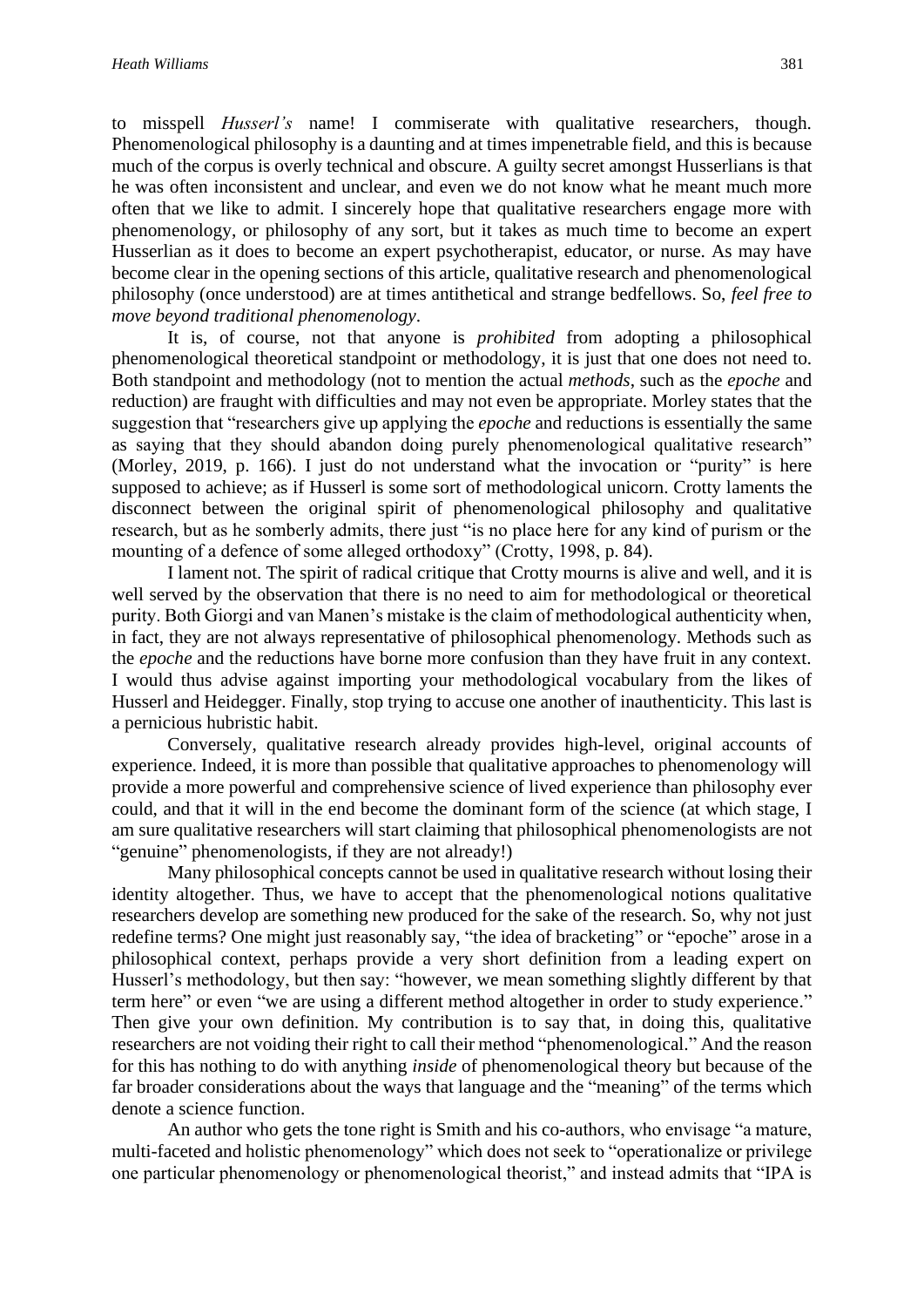influenced by the core emphases of the approach, and by a number of further elements drawn from the different positions" (Smith et al., 2009, p. 35). Smith thus takes broad inspiration but gladly (and explicitly) breaks tradition on the specifics. There is no need to say, "I'm using the same method as Edmond [*sic*] Husserl," because you are almost certainly not, there probably wouldn't be any point in doing so, and the truth is you just do not need to. Each new branch of science has the right to reenvisage the method on its own terms often dependent on more overarching theoretical considerations. Failure to make all this explicit, however, risks the equivocality that is causing real problems in the contemporary context.

#### **References**

- Adorjan, M., & Chui, W. H. (2011). Making sense of going straight: Personal accounts of male ex-prisoners in Hong Kong. *The British Journal of Criminology, 52*(3), 577-590. doi:10.1093/bjc/azr093
- Beck, T. J. (2013). A phenomenological analysis of anxiety as experienced in social situations. *Journal of Phenomenological Psychology*, *44*(2), 179-219. <https://doi.org/10.1163/15691624-12341255>
- Bitbol, M., & Petitmengin, C. (2009). The validity of first person descriptions as authenticity and coherence. *Journal of Consciousness Studies, 16*(10-12), 363-404.
- Block, N. (1995). On a confusion about a function of consciousness. *Brain and Behavioral Sciences, 18*(2), 227-247.
- Bornstein, R. F., & Pittman, T. S. (1992). *Perception without awareness: Cognitive, clinical, and social perspectives*. Guilford Press.
- Chalmers, D. (1996). *The conscious mind: In search of a fundamental theory*. Oxford University Press.
- Churchill, S., & Wertz, F. (2015). An introduction to phenomenological research in psychology: Historical, conceptual, and methodological foundations. In K. J. Schneider, J. F. Pierson, & J. F. T. Bugental (Eds.), *The handbook of humanistic psychology: Leading edges in theory, research, and practice* (pp. 248-262). SAGE Publications, Inc.
- Crotty, M. (1998). *Foundations of social research: Meaning and perspective in the research process*. Taylor & Francis Group.
- Descartes, R. (2008). *Meditations on first philosophy* (M. Moriarty, Trans.). Oxford University Press.
- Feyerabend, P. (1975). *Against method* (Vol. 87). New Left Books.
- Gallagher, S. (2012). In defense of phenomenological approaches to social cognition: Interacting with the critics. *Review of Philosophy and Psychology, 3*(2), 187-212. doi:10.1007/s13164-011-0080-1
- Gerassi, J. (2009). *Talking with Sartre conversations and debates*. Yale University Press.
- Gibbins, J., & Thomson, A. M. (2001). Women's expectations and experiences of childbirth. *Midwifery, 17*(4), 302-313. doi:10.1054/midw.2001.0263
- Giorgi, A. (2008). Difficulties encountered in the application of the phenomenological method in the social sciences. *Indo-Pacific Journal of Phenomenology, 8*(1), 1-9. doi:10.1080/20797222.2008.11433956
- Giorgi, A. (2009). *The descriptive phenomenological method in psychology: A modified Husserlian approach*. Pittsburgh: Duquesne University Press.
- Giorgi, A. (2012). The descriptive phenomenological psychological method. *Journal of Phenomenological Psychology, 43*(1), 3-12. doi:10.1163/156916212X632934
- Giwa, S. (2016). *Surviving racist culture: Strategies of managing racism among gay men of colour - an interpretative phenomenological analysis.* York University: Online.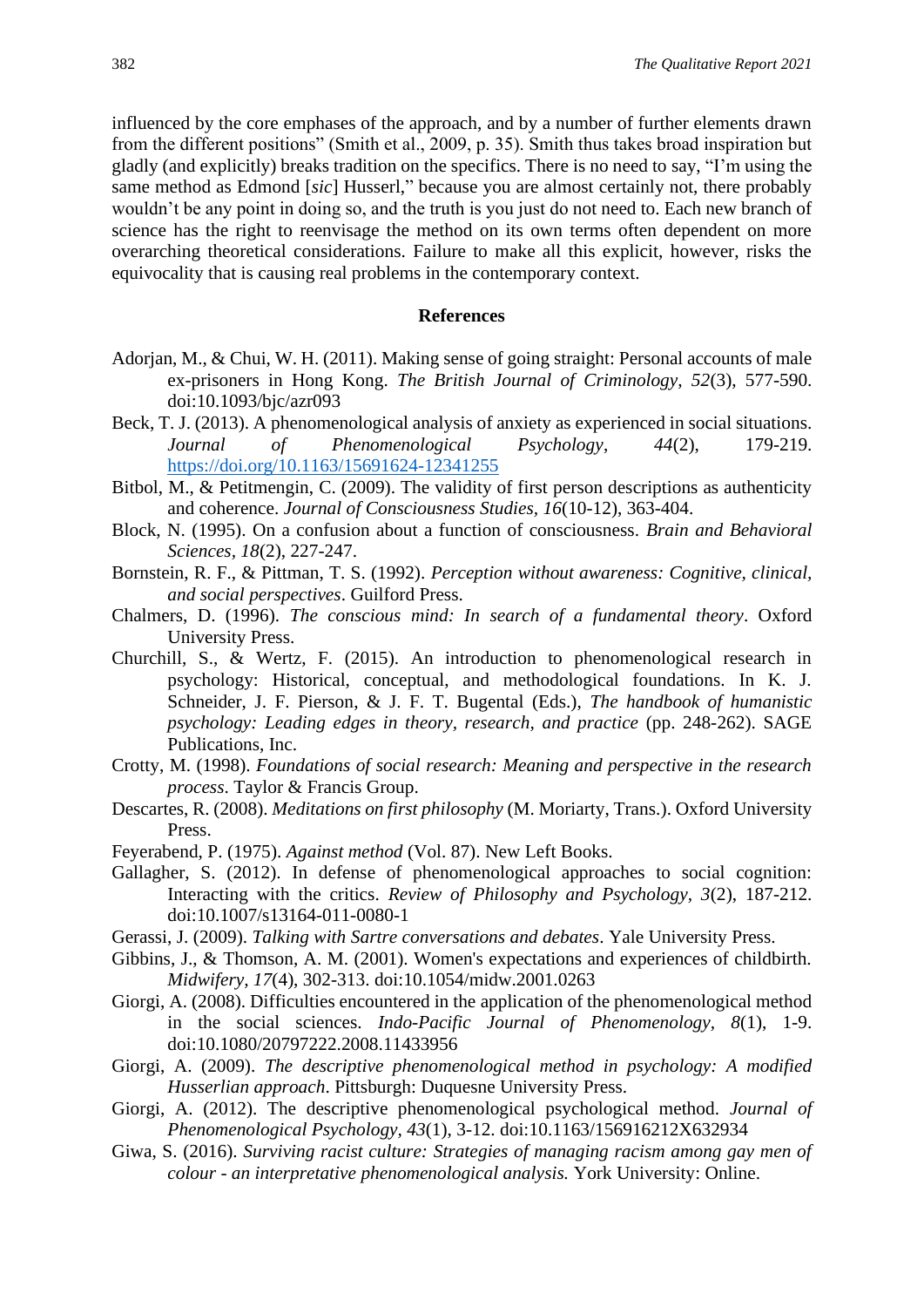- Husserl, E. (1977). *Phenomenological psychology. Lectures, summer semester: 1925* (J. Scanlon, Trans.). Martinus Nijhoff.
- Husserl, E. (1983). *Ideas pertaining to a pure phenomenology and to a phenomenological philosophy. First book: General introduction to a pure phenomenology.* (F. Kersten, Trans.). Martinus Nijhoff.
- Husserl, E. (1989). *Ideas pertaining to a pure phenomenology and a phenomenological philosophy: Second book. Studies in the phenomenology of constitution.* (R. Rojcewitz & A. Schuwer, Trans.). Kluwer Academic Publishers.
- Husserl, E. (1999). *Cartesian meditations: An introduction to phenomenology* (D. Cairns, Trans.). Dordrecht: Kluwer.
- Husserl, E. (2001a). *Logical investigations: Volume I* (J. N. Findlay, Trans. D. Moran Ed. Vol. 1). Routledge.
- Husserl, E. (2001b). *Logical investigations: Volume II* (J. N. Findlay, Trans. D. Moran Ed. Vol. 2). Routledge.
- Husserl, E. (2001c). *Analyses concerning active and passive synthesis. Lectures on transcendental logic* (A. Steinbock, Trans.). Springer.
- Husserl, E. (2008). *Introduction to logic and theory of knowledge. Lectures of 1906/07* (C. O. Hill, Trans.). Springer.
- Husserl, E. (2019). *Logic and general theory of science* (C. O. Hill, Trans.). eBook: Springer International Publishing.
- Kuhn, T. S. (1962). *The structure of scientific revolutions* (Vol. 2). University of Chicago Press.
- Lavie, M., & Willig, C. (2005). "I don't feel like melting butter": An interpretative phenomenological analysis of the experience of 'inorgasmia'. *Psychology & Health, 20*(1), 115-128. doi:10.1080/08870440412331296044
- Levin, D. T., & Simons, D. J. (1997). Failure to detect changes to attended objects in motion pictures. *Psychonomic Bulletin & Review, 4*(4), 501-506. doi:10.3758/bf03214339
- Liddell, H. G., & Scott, R. (1940). *A Greek-English lexicon*. Retrieved from <http://www.perseus.tufts.edu/hopper/>
- Lundgren, I., & Dahlberg, K. (1998). Women's experience of pain during childbirth. *Midwifery, 14*(2), 105-110. https://doi.org/10.1016/S0266-6138(98)90007-9
- Mapp, T. (2008). Understanding phenomenology: The lived experience. *British Journal of Midwifery, 16*(5), 308-311. doi:10.12968/bjom.2008.16.5.29192
- Mapp, T., & Hudson, K. (2005). Feelings and fears during obstetric emergencies. *British Journal of Midwifery, 13*(1), 30-35. doi:10.12968/bjom.2005.13.1.17319
- Matua, G. A., & Van Der Wal, D. M. (2015). Differentiating between descriptive and interpretive phenomenological research approaches. *Nurse Researcher (2014+), 22*(6), 22. http://dx.doi.org/10.7748/nr.22.6.22.e1344
- Montague, M. (2016). *The given: Experience and its content*. Oxford University Press UK.
- Morley, J. (2019). Phenomenology in nursing studies: New perspectives commentary. *International Journal of Nursing Studies, 93*, 163-167. https://doi.org/10.1016/j.ijnurstu.2019.02.002
- Nagel, T. (1974). What is it like to be a bat? *Philosophical Review, 83*(October), 435-450.
- Nisbett, R. E., & Bellows, N. (1977). Verbal reports about causal influences on social judgments: Private access versus public theories. *Journal of Personality and Social Psychology, 35*(9), 613-624. doi:10.1037/0022-3514.35.9.613
- Nisbett, R. E., & Wilson, T. D. (1977). Telling more than we can know: Verbal reports on mental processes. *Psychological Review, 84*(3), 231-259.
- Paralik, B. (2017). *Transgender individuals' thoughts and experiences regarding the transition process.* (Masters), Lund University.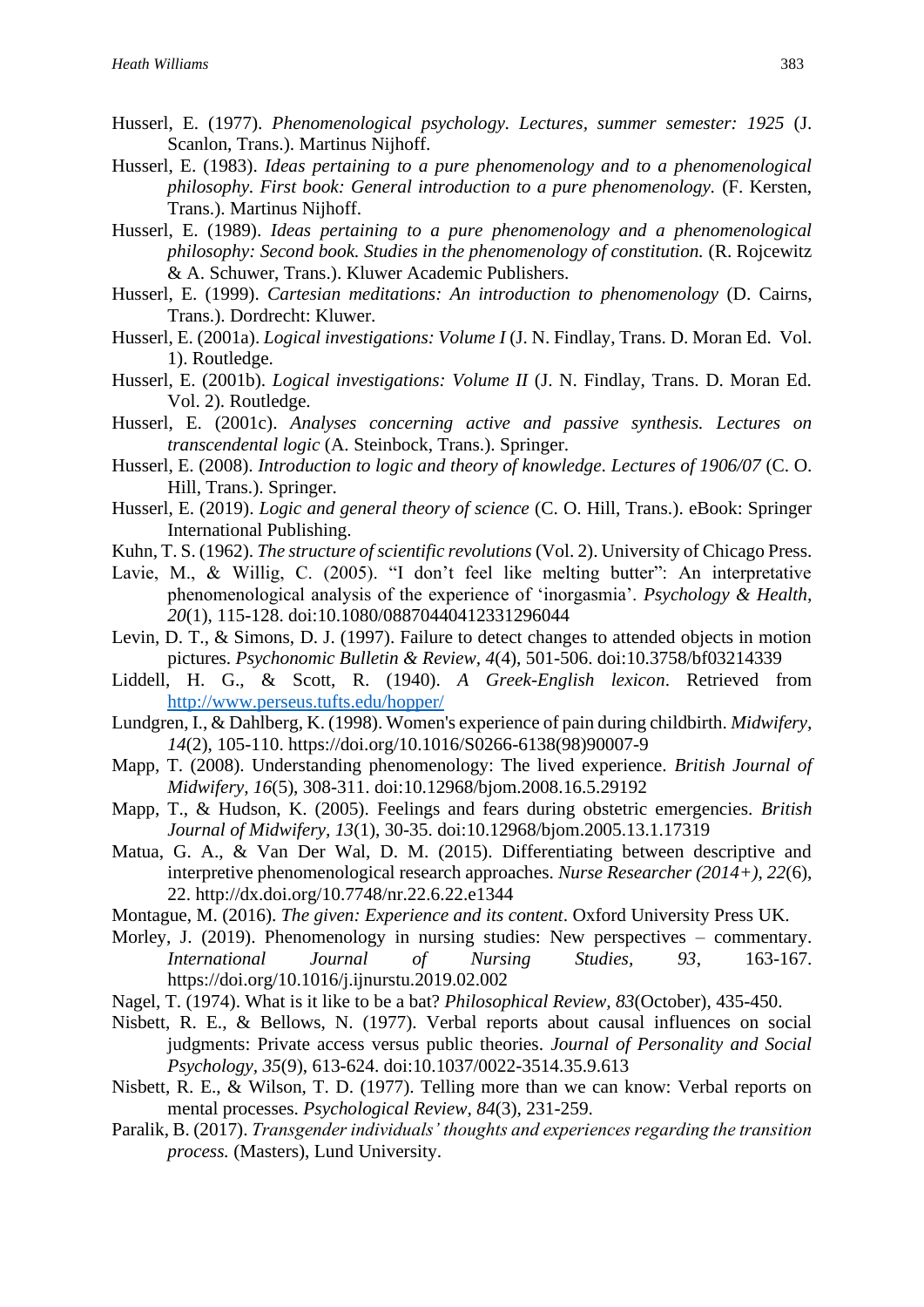- Quine, W. V. (1969). Epistemology naturalized. In *Ontological relativity and other essays*: Columbia University Press.
- Quine, W. V. O. (1951). Two dogmas of empiricism. *Philosophical Review, 60*(1), 20–43.
- Quine, W. V. O., & Ullian, J. S. (1970). *The web of belief*. Random House.
- Sartre, J. P. (1949). *Nausea*. New Directions.
- Sartre, J. P. (1992). *Being and nothingness* (H. E. Barnes, Trans.). Washington Square Press.
- Sellars, W. (1963). *Science, perception and reality*. London: Routledge & Kegan Paul.
- Simons, D. J., & Chabris, C. F. (1999). Gorillas in our midst: Sustained inattentional blindness for dynamic events. *Perception, 28*(9), 1059-1074. doi:10.1068/p281059
- Slatman, J., Halsema, A., & Meershoek, A. (2016). Responding to scars after breast surgery. *Qualitative Health Research, 26*(12), 1614-1626. doi:10.1177/1049732315591146
- Smith, J A., Flowers, P., & Larkin, M. (2009). *Interpretative phenomenological analysis: Theory, method and research*. SAGE Publications.
- Smith, D. W. (2006). *Husserl*. eBook: Taylor and Francis.
- Steinbock, A. J. (2017). *Limit-phenomena and phenomenology in Husserl*. Ebook: Rowman & Littlefield International.
- Tuffour, I. (2017). A critical overview of interpretative phenomenological analysis: A contemporary qualitative research approach. *Journal of Healthcare Communications, 2*(4), 52-56.
- Vagle, M. D. (2018). *Crafting phenomenological research* (2nd ed.)*.* eBook: Taylor and Francis.
- Valjak, D. (2017). *Jean-Paul Sartre's bad mescaline trip led to the philosopher being followed by imaginary crabs for years*. Retrieved from https://www.thevintagenews.com/2017/10/06/jean-paul-sartres-bad-mescaline-tripled-to-the-philosopher-being-followed-by-imaginary-crabs-for-years/
- van Manen, M. (2016a). *Phenomenology of practice: Meaning-giving methods in phenomenological research and writing*. Taylor & Francis.
- van Manen, M. (2016b). *Researching lived experience*. Routledge.
- van Manen, M. (2017). But is it phenomenology? *Qualitative Health Research, 27*(6), 775- 779. doi:10.1177/1049732317699570
- van Manen, M. (2018). Rebuttal rejoinder: Present IPA for what it is—interpretative psychological analysis. *Qualitative Health Research, 28*(12), 1959-1968. doi:10.1177/1049732318795474
- van Manen, M. (2019). Rebuttal: Doing phenomenology on the things. *Qualitative Health Research, 29*(6), 908-925. doi:10.1177/1049732319827293
- White, G. (2007). You cope by breaking down in private: Fathers and PTSD following childbirth. *British Journal of Midwifery, 15*(1), 39-45. doi:10.12968/bjom.2007.15.1.22679
- Williams, H. (2016). Husserlian phenomenological description and the problem of describing intersubjectivity. *Journal of Consciousness Studies, 23*(7-8), 254-277. <http://www.ingentaconnect.com/content/imp/jcs/2016/00000023/F0020007/art00011>
- Williams, H. (2020). Analytic phenomenology (or "What It Is Like") vs. Husserlian phenomenology. *Front. Philos. China, 15*(3), 427-450. [https://doi.org/10.3868/s030-](https://doi.org/10.3868/s030-009-020-0025-9) [009-020-0025-9](https://doi.org/10.3868/s030-009-020-0025-9)
- Wood, F. G. (1991). The meaning of caregiving. *Rehabilitation Nursing, 16*(4), 195-198. doi:10.1002/j.2048-7940.1991.tb01212.x
- Zahavi, D. (2005). *Subjectivity and selfhood: Investigating the first-person perspective.* MIT Press.
- Zahavi, D. (2017). *Husserl's legacy*. Oxford Press.